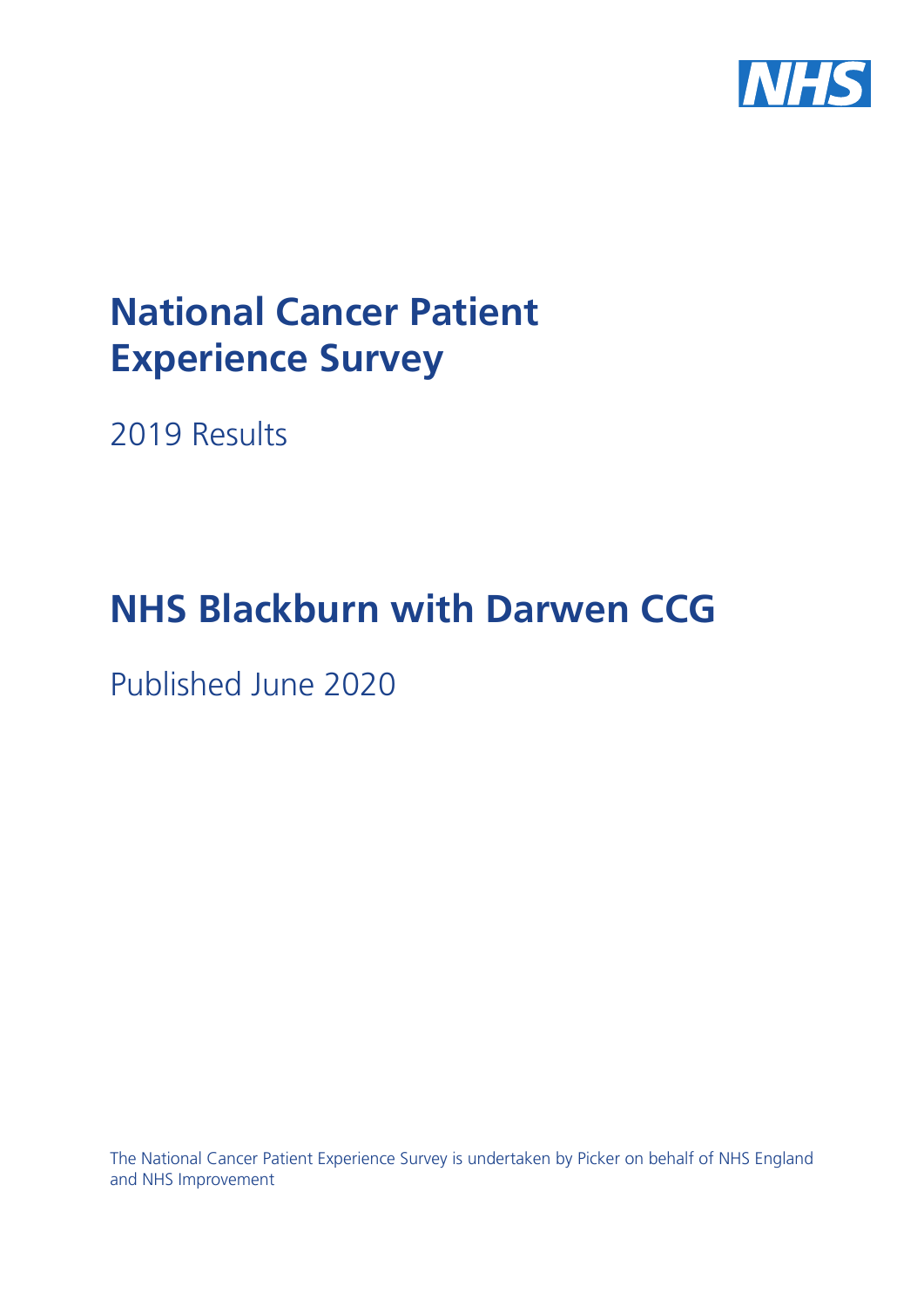# **Executive Summary** Case Mix Adjusted scores

#### **Cancer Dashboard Questions**

The following seven questions are included in phase 1 of the Cancer Dashboard developed by Public Health England and NHS England:

Q61. Patient's average rating of care scored from very poor to very good

| $\Omega$ | 2                                                             | 3 | $\overline{4}$ | 5 | 6 | 7 | 8   | 9 | 10                                                                                            |
|----------|---------------------------------------------------------------|---|----------------|---|---|---|-----|---|-----------------------------------------------------------------------------------------------|
|          |                                                               |   |                |   |   |   | 8.8 |   |                                                                                               |
|          |                                                               |   |                |   |   |   |     |   | Q18. Patient definitely involved as much as they wanted in decisions about care and treatment |
|          |                                                               |   |                |   |   |   |     |   | Q19. Patient given the name of a CNS who would support them through their treatment           |
| $85\%$   | Q20. Patient found it very or quite easy to contact their CNS |   |                |   |   |   |     |   |                                                                                               |
|          |                                                               |   |                |   |   |   |     |   | Q39. Patient always felt they were treated with respect and dignity while in hospital         |
|          | leaving hospital                                              |   |                |   |   |   |     |   | Q41. Hospital staff told patient who to contact if worried about condition or treatment after |
| 58%      | treatment                                                     |   |                |   |   |   |     |   | Q55. General practice staff definitely did everything they could to support patient during    |

### **Questions Outside Expected Range**

|                                                                                                          |            | Case Mix Adjusted Scores   |                            |                   |
|----------------------------------------------------------------------------------------------------------|------------|----------------------------|----------------------------|-------------------|
|                                                                                                          | 2019 Score | Lower<br>Expected<br>Range | Upper<br>Expected<br>Range | National<br>Score |
| Q15. Patient felt possible side effects were definitely explained in an understandable way               | 61%        | 66%                        | 80%                        | 73%               |
| Q24. Hospital staff gave information on getting financial help or possible benefits                      | 49%        | 53%                        | 73%                        | 63%               |
| Q25. Hospital staff told patient they could get free prescriptions                                       | 73%        | 73%                        | 91%                        | 82%               |
| O37. Patient definitely found hospital staff to discuss worries or fears during their inpatient<br>visit | 36%        | 38%                        | 66%                        | 52%               |
| Q60. Someone discussed with patient whether they would like to take part in cancer<br>research           | 20%        | 20%                        | 40%                        | 30%               |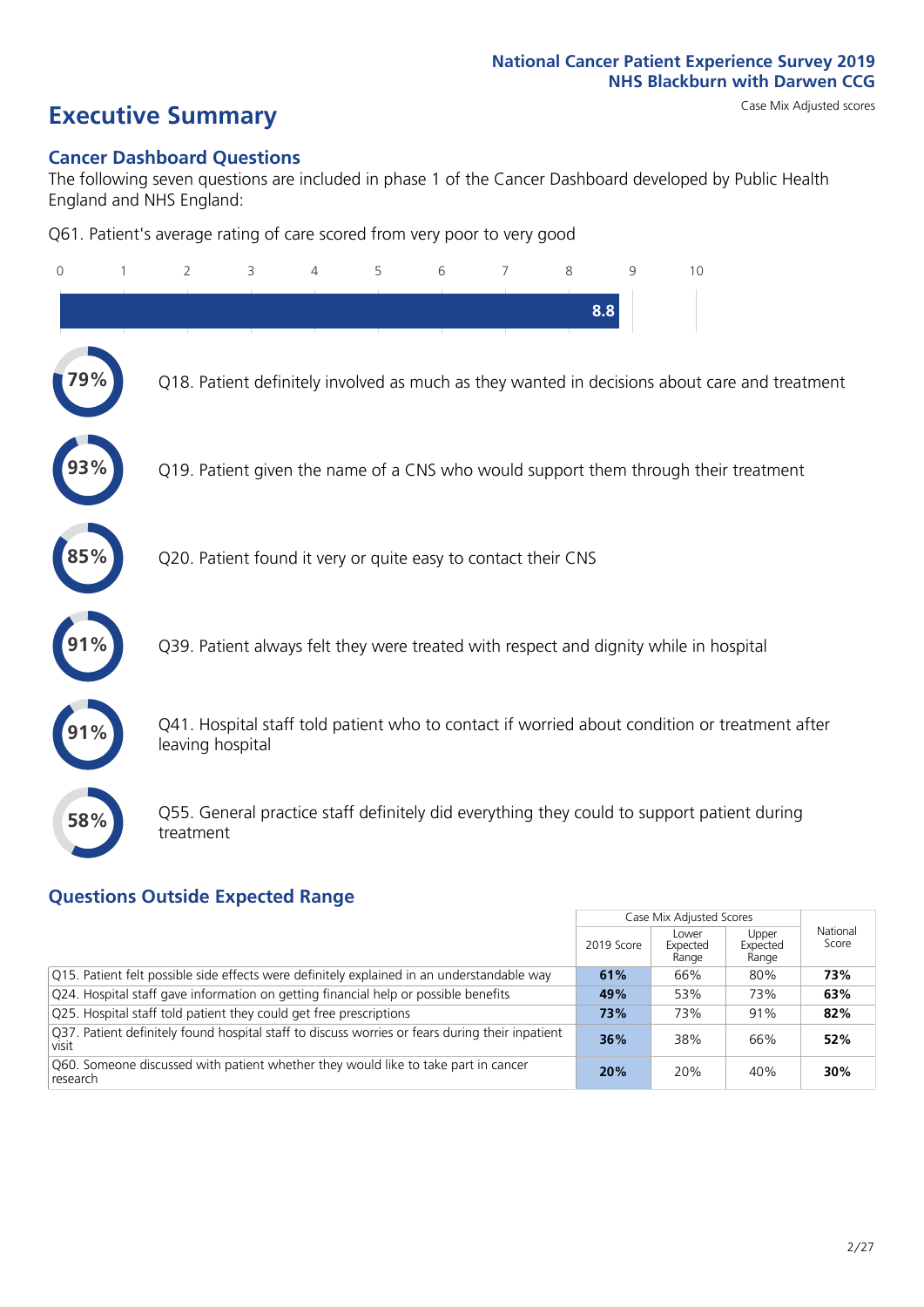# **Introduction**

The National Cancer Patient Experience Survey 2019 is the ninth iteration of the survey first undertaken in 2010. It has been designed to monitor national progress on cancer care; to provide information to drive local quality improvements; to assist commissioners and providers of cancer care; and to inform the work of the various charities and stakeholder groups supporting cancer patients.

The survey was overseen by a national Cancer Patient Experience Advisory Group. This Advisory Group set the principles and objectives of the survey programme and guided questionnaire development. The survey was commissioned and managed by NHS England. The survey provider, Picker, is responsible for designing, running and analysing the survey.

The 2019 survey involved 143 NHS Trusts. Out of 111,366 people, 67,858 people responded to the survey, yielding a response rate of 61%.

# **Methodology**

#### **Eligibility, fieldwork and survey methods**

The sample for the survey included all adult (aged 16 and over) NHS patients, with a confirmed primary diagnosis of cancer, discharged from an NHS Trust after an inpatient episode or day case attendance for cancer related treatment in the months of April, May and June 2019. The fieldwork for the survey was undertaken between December 2019 and March 2020.

As in the previous four years, the survey used a mixed mode methodology. Questionnaires were sent by post, with two reminders where necessary, but also included an option to complete the questionnaire online. A Freephone helpline and email was available for respondents to opt out, ask questions about the survey, enable them to complete their questionnaire over the phone and provide access to a translation and interpreting facility for those whose first language was not English.

#### **Case-mix adjustment**

Both unadjusted and adjusted scores are presented in this report. Case-mix adjusted scores allows us to account for the impact that differing patient populations might have on results. By using the case-mix adjusted estimates we can obtain a greater understanding of how a CCG is performing given their patient population. The factors taken into account in this case-mix adjustment are gender, age, ethnic group, deprivation, and tumour group.

#### **Scoring methodology**

Fifty-two questions from the questionnaire are scored as these questions relate directly to patient experience. For all but one question (Q61), scores are presented as the percentage of positive responses out of all scored responses. For Q61, respondents rate their overall care on a scale of 0 to 10, of which the average was calculated for this question's presented score. The percentages in this report have been rounded to the nearest percentage point. Therefore, in some cases the figures do not appear to add up to 100%.

#### **Statistical significance**

In the reporting of 2019 results, appropriate statistical tests have been undertaken to identify unadjusted scores for which the change over time is 'statistically significant'. Thirty-seven scored questions in 2019 have been compared with those of 2018 and a statistically significant change between the two years has been reported where identified.

For the scored questions that are comparable beyond 2018, statistically significant change over the five years has also been reported where identified. A statistically significant difference means that the change in the result is very unlikely to have occurred by sampling variation.

#### **Suppression**

#### **Question-level suppression**

For scores where the base size per question is  $<$ 21, the score will be suppressed and replaced with an asterisk (\*). The base size will include neutral response options.

#### **Double suppression**

If any group within a particular sub-group breakdown (such as the tumour group breakdown) has <21 responses, then the figure for this particular group is suppressed and replaced with an asterisk (\*). If there is only one group within the sub-group breakdown that has <21 respondents, and is therefore suppressed, the group with the next lowest number of respondents is also supressed and replaced with an asterisk (\*) (regardless if it is greater than or less than 21).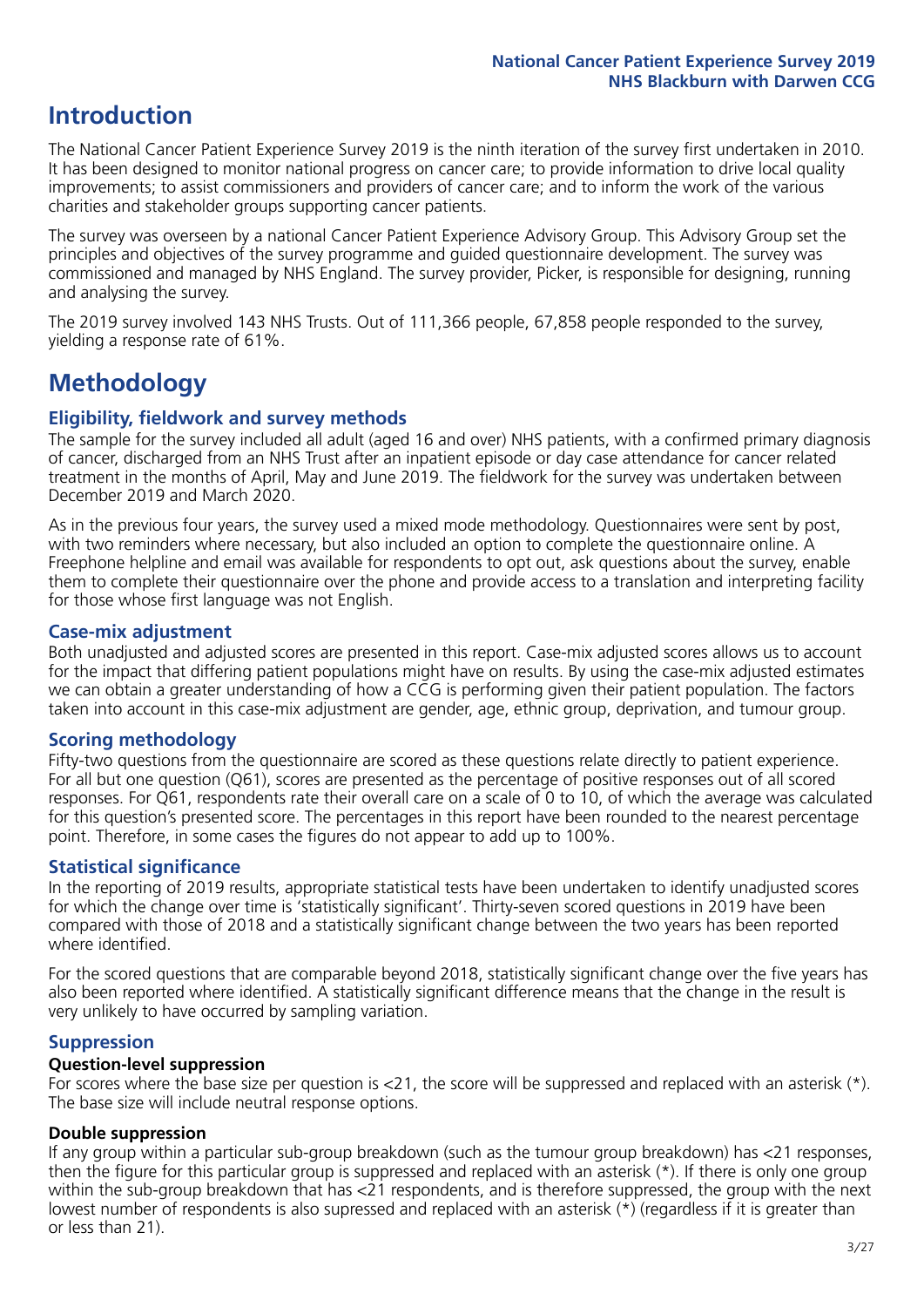# **Understanding the results**

This report shows how this CCG scored for each question in the survey, compared with national results and previous year's results. It is aimed at helping individual CCGs to understand their performance and identify areas for local improvement. Below is a description of the type of results presented within this report and how to understand them.

#### **Expected range charts**

The expected range charts in this report show a bar with the lowest and highest score received for each question nationally. Within this bar, an expected range is given (in grey) and a black diamond represents the actual score for this CCG.

CCGs whose score is above the upper limit of the expected range (in the dark blue) are positive outliers, with a score statistically significantly higher than the national mean. This indicates that the CCG performs better than what CCGs of the same size and demographics are expected to perform. The opposite is true if the score is below the lower limit of the expected range (in the light blue); these are negative outliers. For scores within the expected range (in the grey), the score is what we would expect given the CCG's size and demographics.

#### **Comparability tables**

The comparability tables show the 2018 and 2019 unadjusted scores for this CCG for each scored question. If there is a significant change from 2018 and 2019 or overall from 2015 to 2019, an arrow will be presented for the direction of change. The adjusted 2019 score will also be presented for each scored question along with the lower and upper expected range and national score. Scores above the upper limit of the expected range will be highlighted dark blue, scores below the lower limit of the expected range will be highlighted light blue, and scores within the lower and upper limit of the expected ranges will be highlighted grey.

#### **Tumour type tables**

The tumour type tables show the unadjusted scores for each scored question for each of the 13 tumour groups. The national score for that tumour group is also shown. Unadjusted scores for the same tumour type across different CCGs may not be comparable, as they do not account for the impact that differing patient populations might have on results. Central nervous system is abbreviated as 'CNS' and lower gastrointestinal tract is abbreviated as 'LGT' throughout this report.

#### **Year on year charts**

The year on year charts show five columns representing the unadjusted scores of the last five years (2015, 2016, 2017, 2018 and 2019) for each scored question.

#### **Notes on specific questions**

Following the development phase of the 2019 survey, several changes were made to the questionnaire. Six scored questions were amended (Q5, Q18, Q30, Q35, Q56 and Q60) and one non-scored question (Q29) was amended that impacted the comparability of questions Q30 to Q41. Of all questions changed or impacted by change, only Q60 is presented with historical comparisons; though the results should be interpreted with caution.

#### **Unadjusted data and case-mix adjusted data**

Unadjusted data should be used to see the actual responses from patients relating to the CCG. Case-mix adjusted data, together with expected ranges, should be used to understand whether the results are significantly higher or lower than national results taking account of the patient mix.

### **Further information**

This research was carried out in accordance with the international standard for organisations conducting social research (accreditation to ISO20252:2012; certificate number GB08/74322). The 2019 survey data has been produced and published in line with the Code of Practice for Official Statistics.

For more information on the methodology, please see the Technical Document. It can be viewed along with the 2019 questionnaire and survey quidance on the website at [www.ncpes.co.uk](https://www.ncpes.co.uk/supporting-documents). For all other outputs at National, Trust, CCG and Cancer Alliance level, please see the PDF reports, Excel tables and dashboards at [www.ncpes.co.uk.](https://www.ncpes.co.uk/current-results)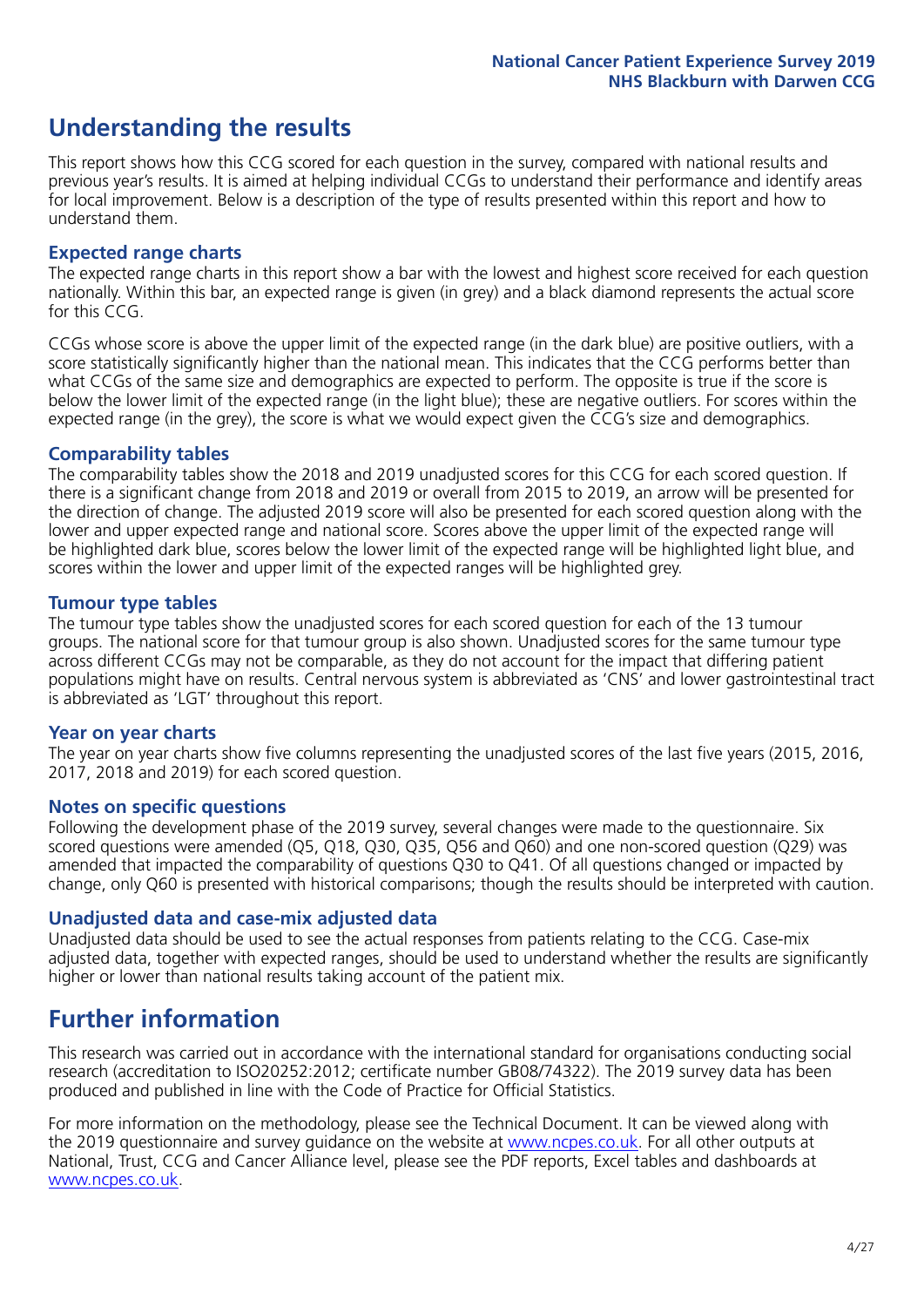### **Response Rate**

#### **Overall Response Rate**

177 patients responded out of a total of 347 patients, resulting in a response rate of 51%.

|          | Sample Size | Adjusted<br>Sample | Completed | Response Rate |
|----------|-------------|--------------------|-----------|---------------|
| CCG      | 372         | 347                | 177       | 51%           |
| National | 119.855     | 111,366            | 67,858    | 61%           |

#### **Respondents by Survey Type**

|                            | Number of<br>Respondents |
|----------------------------|--------------------------|
| Online                     | 19                       |
| Paper                      | 158                      |
| Phone                      | O                        |
| <b>Translation Service</b> |                          |

#### **Respondents by Tumour Group**

|                      | Number of<br>Respondents |
|----------------------|--------------------------|
| <b>Brain / CNS</b>   | 1                        |
| <b>Breast</b>        | 32                       |
| Colorectal / LGT     | 17                       |
| Gynaecological       | 13                       |
| Haematological       | 27                       |
| <b>Head and Neck</b> | 4                        |
| Lung                 | 17                       |
| Prostate             | 16                       |
| Sarcoma              | 1                        |
| Skin                 | 3                        |
| Upper Gastro         | 11                       |
| Urological           | 8                        |
| Other                | 27                       |

#### **Respondents by Age and Gender**

Respondents year of birth has been used to determine age. This information has been amalgamated into 8 age bands. The age and gender distribution for the CCG was as follows:

|        | Age 16-24 | Age 25-34 | Age 35-44 | Age 45-54 | Age 55-64 | Age 65-74 | Age 75-84 | Age 85+ | Total |
|--------|-----------|-----------|-----------|-----------|-----------|-----------|-----------|---------|-------|
| Male   |           |           |           |           | o         | 34        | 22        |         |       |
| Female |           |           |           |           | 29        | 35        | 19        |         | 105   |
| Total  |           |           |           | 14        | 37        | 69        | 41        |         |       |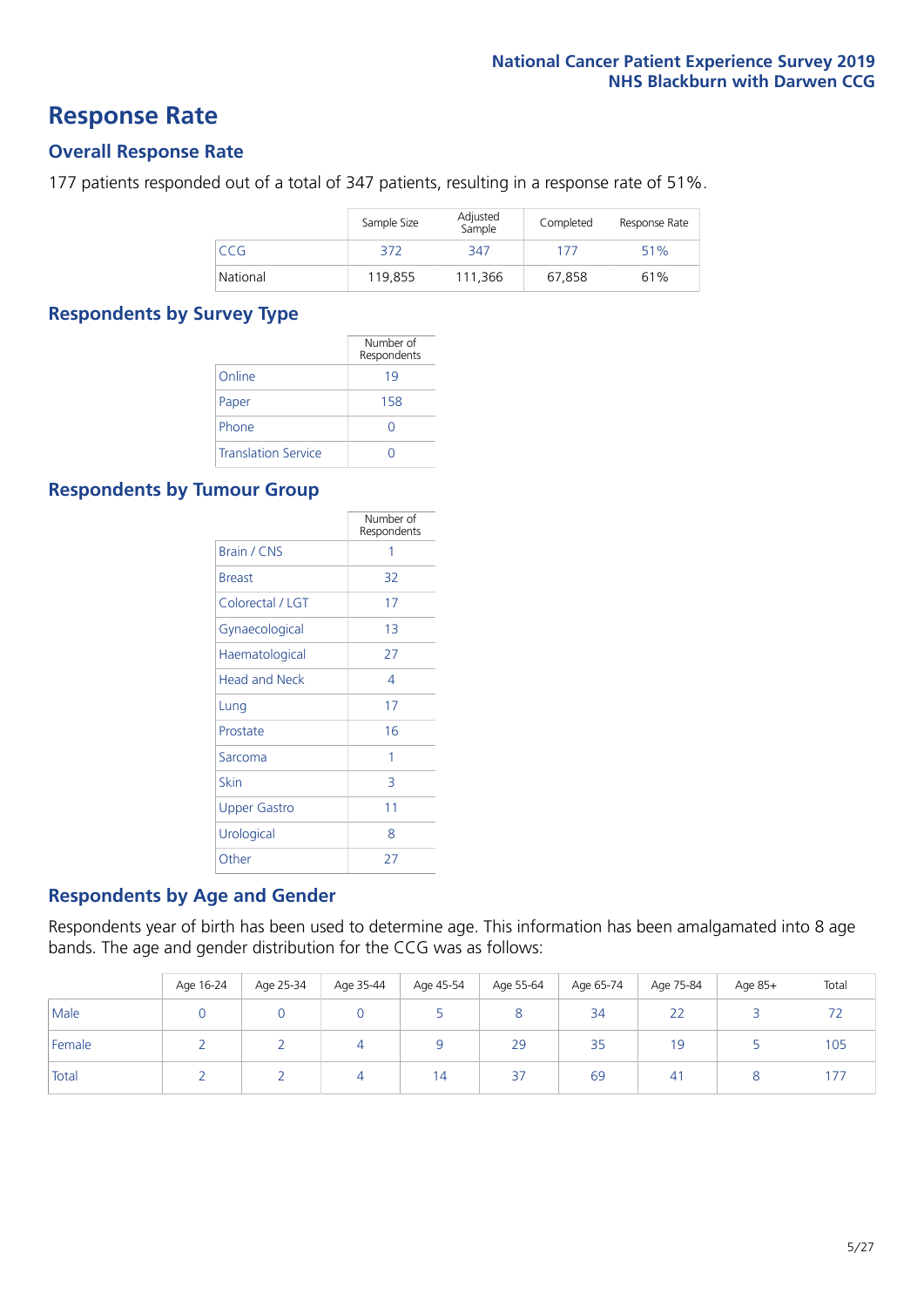# **Expected Range Charts**

| Lower Expected Range<br>Average                                                                                                                                                                                                                                                                                                                                                                                                                                                                                             |       |     | Upper Expected Range |     |     |            |            |                   | Case Mix Adjusted Score |            |          |
|-----------------------------------------------------------------------------------------------------------------------------------------------------------------------------------------------------------------------------------------------------------------------------------------------------------------------------------------------------------------------------------------------------------------------------------------------------------------------------------------------------------------------------|-------|-----|----------------------|-----|-----|------------|------------|-------------------|-------------------------|------------|----------|
| <b>SEEING YOUR GP</b><br>Q1. Saw GP once or twice before being told they needed to go to<br>hospital<br>Q2. Patient thought they were seen as soon as necessary                                                                                                                                                                                                                                                                                                                                                             | 0%    | 10% | 20%                  | 30% | 40% | 50%        | 60%        | 70%               | 80%<br>79%              | 89%        | 90% 100% |
| <b>DIAGNOSTIC TESTS</b><br>Q5. Received all the information needed about the test<br>Q6. The length of time waiting for the test to be done was about<br>right<br>Q7. Test results explained in completely understandable way                                                                                                                                                                                                                                                                                               | 0%    | 10% | 20%                  | 30% | 40% | 50%        | 60%        | 70%               | 80%<br>81%              | 94%<br>89% | 90% 100% |
| <b>FINDING OUT WHAT WAS WRONG WITH YOU</b><br>Q10. Patient told they could bring a family member or friend when<br>first told they had cancer<br>Q11. Patient felt they were told sensitively that they had cancer<br>Q12. Patient completely understood the explanation of what was<br>wrong<br>Q13. Patient given easy to understand written information about<br>the type of cancer they had                                                                                                                             | 0%    | 10% | 20%                  | 30% | 40% | 50%        | 60%        | 70%<br>69%<br>71% | 80%<br>82%              | 86%        | 90% 100% |
| <b>DECIDING THE BEST TREATMENT FOR YOU</b><br>Q14. Patient felt that treatment options were completely explained<br>Q15. Patient felt possible side effects were definitely explained in<br>an understandable way<br>Q16. Patient definitely given practical advice and support in dealing<br>with side effects of treatment<br>Q17. Patient definitely told about side effects that could affect<br>them in the future<br>Q18. Patient definitely involved as much as they wanted in<br>decisions about care and treatment | 0%    |     | 10% 20%              | 30% | 40% | 50%<br>53% | 60%<br>61% | 70%<br>65%        | 80%<br>78%<br>79%       |            | 90% 100% |
| <b>CLINICAL NURSE SPECIALIST (CNS)</b><br>Q19. Patient given the name of a CNS who would support them<br>through their treatment<br>Q20. Patient found it very or quite easy to contact their CNS<br>Q21. Patient got understandable answers to important questions<br>all or most of the time                                                                                                                                                                                                                              | $0\%$ | 10% | 20%                  | 30% | 40% | 50%        | 60%        | 70%               | 80%<br>83%              | 93%<br>85% | 90% 100% |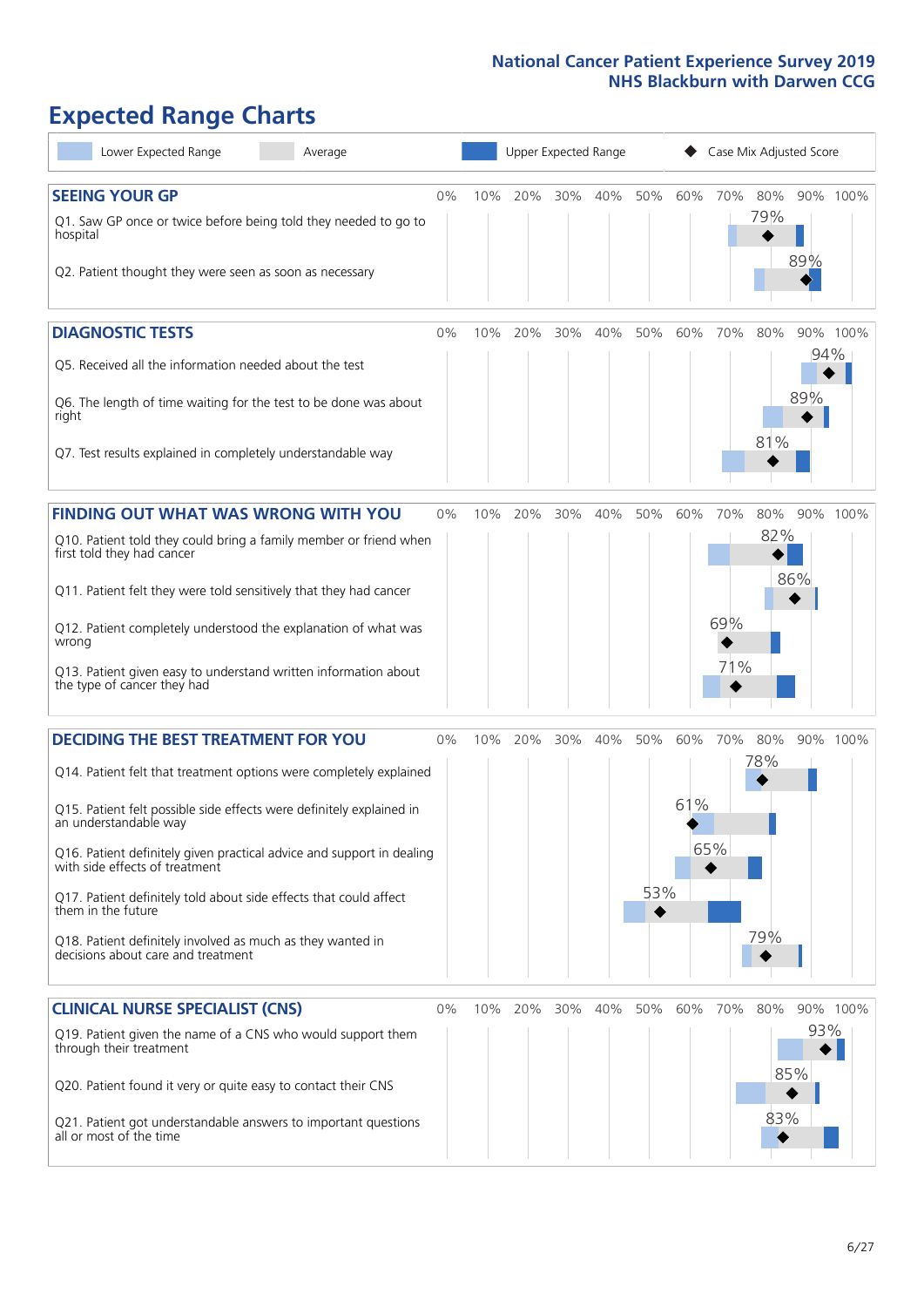# **Expected Range Charts**

| Lower Expected Range<br>Average                                                                                                                                                                                                                               |    |     |     | Upper Expected Range |     |            |     |     | Case Mix Adjusted Score |     |          |
|---------------------------------------------------------------------------------------------------------------------------------------------------------------------------------------------------------------------------------------------------------------|----|-----|-----|----------------------|-----|------------|-----|-----|-------------------------|-----|----------|
| <b>SUPPORT FOR PEOPLE WITH CANCER</b><br>Q22. Hospital staff gave information about support or self-help<br>groups for people with cancer<br>Q23. Hospital staff discussed or gave information about the impact<br>cancer could have on day to day activities | 0% | 10% | 20% | 30%                  | 40% | 50%<br>49% | 60% | 70% | 80%<br>83%<br>78%       |     | 90% 100% |
| Q24. Hospital staff gave information on getting financial help or<br>possible benefits<br>Q25. Hospital staff told patient they could get free prescriptions                                                                                                  |    |     |     |                      |     |            |     | 73% |                         |     |          |
| <b>OPERATIONS</b>                                                                                                                                                                                                                                             | 0% | 10% | 20% | 30%                  | 40% | 50%        | 60% | 70% | 80%                     |     | 90% 100% |
| Q27. Beforehand, patient had all the information needed about the<br>operation<br>Q28. Afterwards, staff completely explained how operation had<br>gone in understandable way                                                                                 |    |     |     |                      |     |            |     |     | 84%                     |     | 99%      |
| <b>HOSPITAL CARE AS AN INPATIENT</b>                                                                                                                                                                                                                          | 0% | 10% | 20% | 30%                  | 40% | 50%        | 60% | 70% | 80%                     |     | 90% 100% |
| Q30. Hospital staff didn't talk in front of patient as if patient wasn't<br>there                                                                                                                                                                             |    |     |     |                      |     |            |     |     | 82%                     |     |          |
| Q31. Patient had confidence and trust in all doctors treating them                                                                                                                                                                                            |    |     |     |                      |     |            |     |     | 82%                     |     |          |
| Q32. Patient's family or someone close definitely felt able to talk to<br>a doctor                                                                                                                                                                            |    |     |     |                      |     |            |     |     | 77%                     |     |          |
| Q33. Patient had confidence and trust in all the ward nurses<br>treating them                                                                                                                                                                                 |    |     |     |                      |     |            |     | 72% |                         |     |          |
| Q34. Patient thought there were always or nearly always enough<br>nurses on duty to care for them                                                                                                                                                             |    |     |     |                      |     |            |     | 66% |                         |     |          |
| Q35. All hospital staff asked patient what name they prefer to be<br>called by                                                                                                                                                                                |    |     |     |                      |     |            |     | 72% |                         |     |          |
| Q36. Patient always given enough privacy when discussing<br>condition or treatment                                                                                                                                                                            |    |     |     |                      |     |            |     |     | 83%                     |     |          |
| Q37. Patient definitely found hospital staff to discuss worries or<br>fears during their inpatient visit                                                                                                                                                      |    |     |     |                      | 36% |            |     |     |                         |     |          |
| Q38. Hospital staff definitely did everything they could to help<br>control pain                                                                                                                                                                              |    |     |     |                      |     |            |     |     | 79%                     |     |          |
| Q39. Patient always felt they were treated with respect and dignity<br>while in hospital                                                                                                                                                                      |    |     |     |                      |     |            |     |     |                         | 91% |          |
| Q40. Patient given clear written information about what should or<br>should not do after leaving hospital                                                                                                                                                     |    |     |     |                      |     |            |     |     | 85%                     |     |          |
| Q41. Hospital staff told patient who to contact if worried about<br>condition or treatment after leaving hospital                                                                                                                                             |    |     |     |                      |     |            |     |     |                         | 91% |          |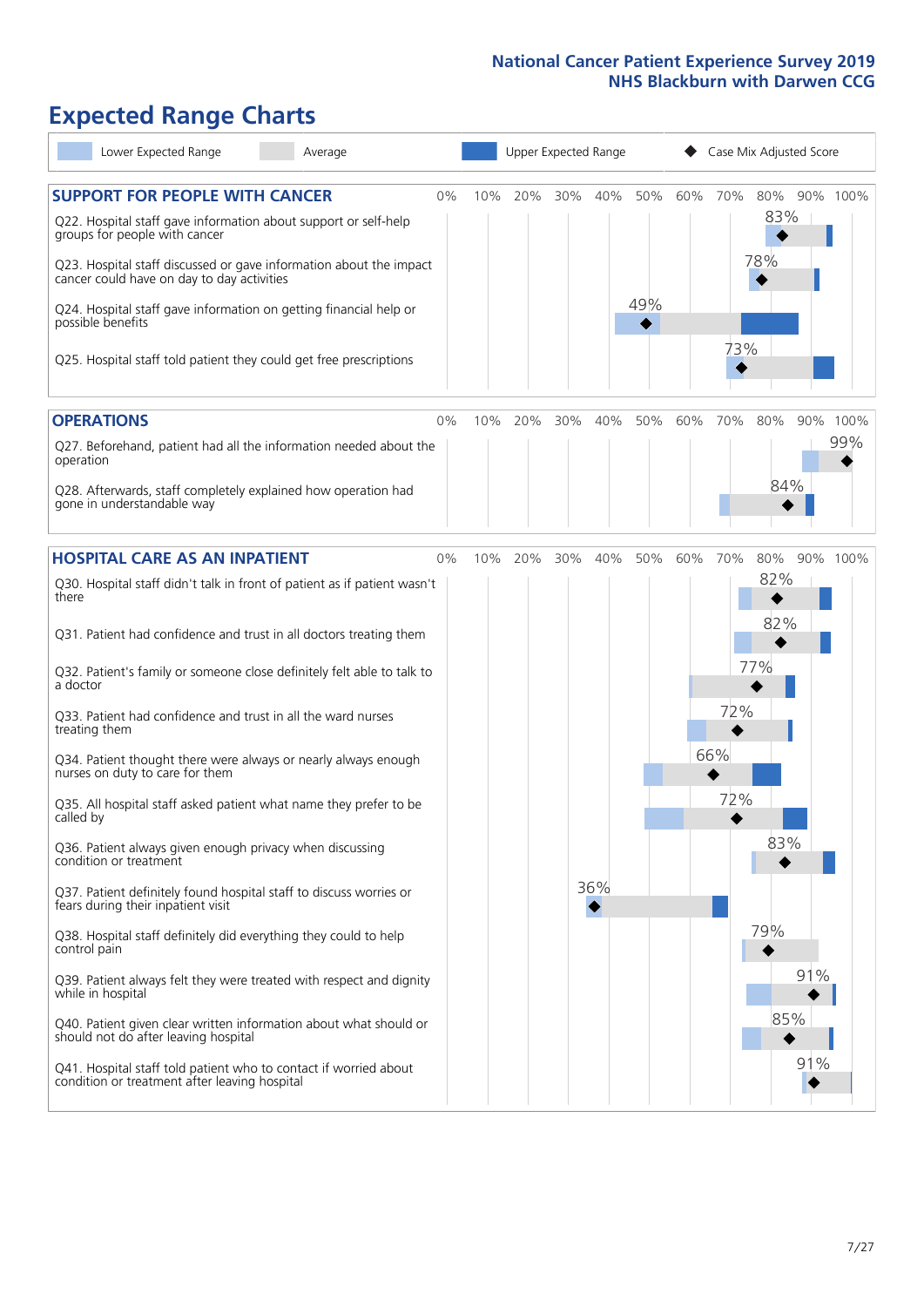# **Expected Range Charts**

| Lower Expected Range<br>Average                                                                                                   |          |     |                | Upper Expected Range |     |     |                | Case Mix Adjusted Score |     |          |          |
|-----------------------------------------------------------------------------------------------------------------------------------|----------|-----|----------------|----------------------|-----|-----|----------------|-------------------------|-----|----------|----------|
| <b>HOSPITAL CARE AS A DAY PATIENT / OUTPATIENT 0%</b><br>Q43. Patient definitely found hospital staff to discuss worries or       |          | 10% | 20%            | 30%                  | 40% | 50% | 60% 70%<br>64% |                         | 80% | 90% 100% |          |
| fears during their outpatient or day case visit<br>Q44. Cancer doctor had the right documents at patient's last                   |          |     |                |                      |     |     |                |                         |     | 94%      |          |
| outpatient appointment<br>Q46. Beforehand patient completely had all information needed                                           |          |     |                |                      |     |     |                |                         | 79% |          |          |
| about radiotherapy treatment<br>Q47. Patient completely given understandable information about                                    |          |     |                |                      |     |     | 56%            |                         |     |          |          |
| whether radiotherapy was working<br>Q49. Beforehand patient completely had all information needed<br>about chemotherapy treatment |          |     |                |                      |     |     |                |                         | 83% |          |          |
| Q50. Patient given enough information about whether<br>chemotherapy was working in a completely understandable way                |          |     |                |                      |     |     |                | 71%                     |     |          |          |
| <b>HOME CARE AND SUPPORT</b>                                                                                                      | 0%       | 10% | 20%            | 30%                  | 40% | 50% | 60%            | 70%                     | 80% | 90% 100% |          |
| Q51. Hospital staff definitely gave family or someone close all the<br>information needed to help care at home                    |          |     |                |                      |     |     | 57%            |                         |     |          |          |
| Q52. Patient definitely given enough support from health or social<br>services during treatment                                   |          |     |                |                      |     |     | 58%            |                         |     |          |          |
| Q53. Patient definitely given enough support from health or social<br>services after treatment                                    |          |     |                |                      |     | 47% |                |                         |     |          |          |
| <b>CARE FROM YOUR GENERAL PRACTICE</b>                                                                                            | 0%       | 10% | 20%            | 30%                  | 40% | 50% | 60%            | 70%                     | 80% | 90% 100% |          |
| Q54. GP given enough information about patient's condition and<br>treatment                                                       |          |     |                |                      |     |     |                |                         |     | 94%      |          |
| Q55. General practice staff definitely did everything they could to<br>support patient during treatment                           |          |     |                |                      |     |     | 58%            |                         |     |          |          |
| <b>YOUR OVERALL NHS CARE</b>                                                                                                      | $0\%$    | 10% | 20%            | 30%                  | 40% | 50% | 60%            | 70%                     | 80% |          | 90% 100% |
| Q56. Different people treating and caring for patient always work<br>well together to give best possible care                     |          |     |                |                      |     |     |                | 73%                     |     |          |          |
| Q57. Patient given a care plan                                                                                                    |          |     |                |                      | 40% |     |                |                         |     |          |          |
| Q58. Overall the administration of care was good or very good                                                                     |          |     |                |                      |     |     |                |                         |     | 92%      |          |
| Q59. Patient felt length of time for attending clinics and<br>appointments for cancer was about right                             |          |     |                |                      |     |     |                | 69%                     |     |          |          |
| Q60. Someone discussed with patient whether they would like to<br>take part in cancer research                                    |          |     | 20%            |                      |     |     |                |                         |     |          |          |
|                                                                                                                                   | $\Omega$ | 1   | $\overline{2}$ | 3                    | 4   | 5   | 6              | 7                       | 8   | 9<br>8.8 | 10       |
| Q61. Patient's average rating of care scored from very poor to very<br>good                                                       |          |     |                |                      |     |     |                |                         |     |          |          |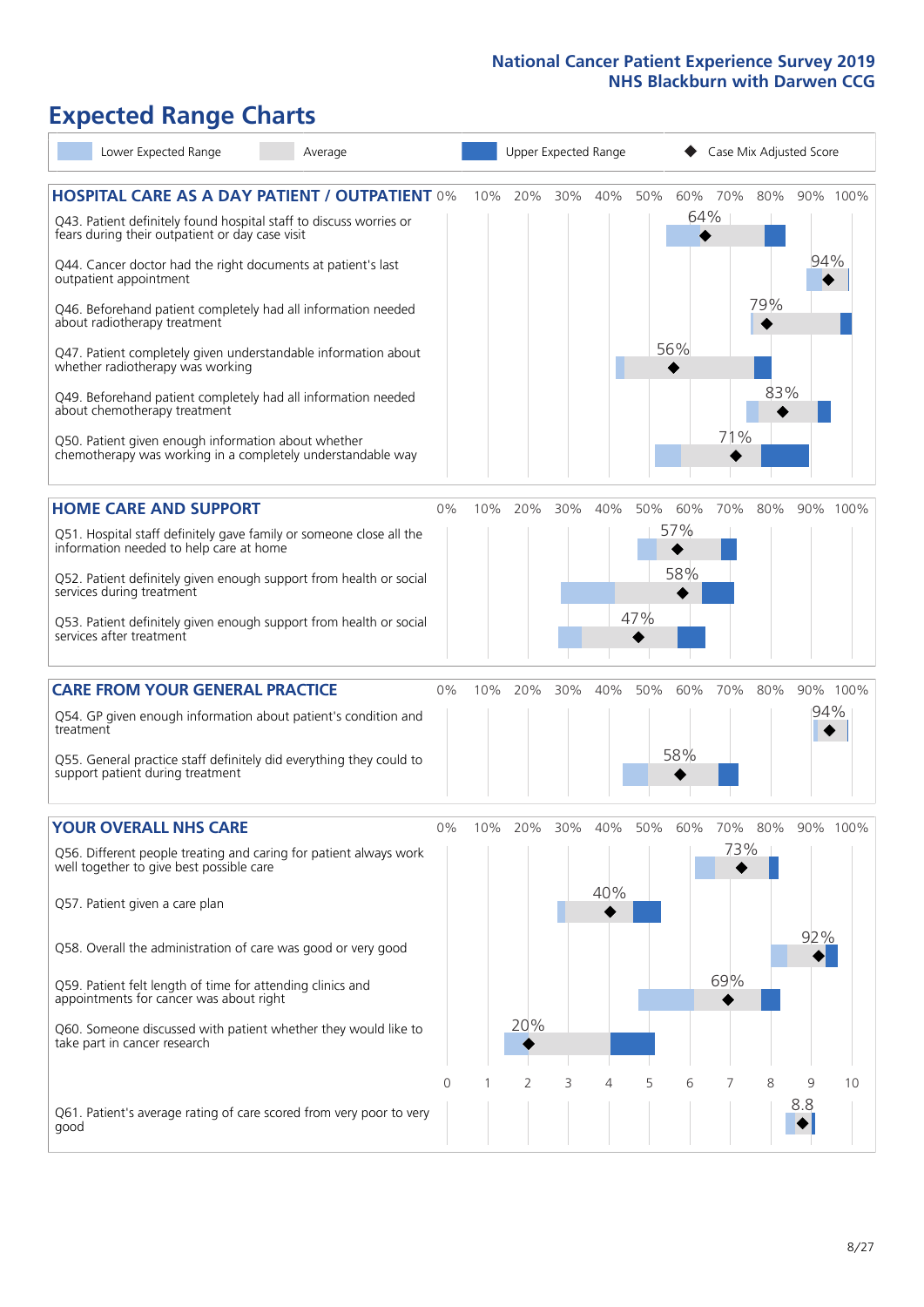# **Comparability Tables**

\* Indicates where a score has been suppressed because there are less than 21 responses.

\*\* No score available for 2018.

 $\triangle$  or  $\nabla$ 

Change 2018-2019: Indicates where 2019 score is significantly higher or lower than 2018 score Change Overall: Indicates significant change overall (2015, 2016, 2017, 2018 and 2019).

Adjusted Score below Lower Expected Range Adjusted Score between Upper and Lower Expected Ranges Adjusted Score above Upper Expected Range

|                                                                             | Case Mix Adjusted Scores<br><b>Unadjusted Scores</b> |               |           |               |                                                    |         |               |                |                                     |                   |
|-----------------------------------------------------------------------------|------------------------------------------------------|---------------|-----------|---------------|----------------------------------------------------|---------|---------------|----------------|-------------------------------------|-------------------|
|                                                                             | 2018<br>n                                            | 2018<br>Score | 2019<br>n | 2019<br>Score | $\sim$   Change   Change   $\sim$<br>2018-<br>2019 | Overall | 2019<br>Score | Lower<br>Range | Upper<br>Expected Expected<br>Range | National<br>Score |
| <b>SEEING YOUR GP</b>                                                       |                                                      |               |           |               |                                                    |         |               |                |                                     |                   |
| Q1. Saw GP once or twice before being told they needed to go<br>to hospital | 147                                                  | 83%           | 122       | 77%           |                                                    |         | 79%           | 72%            | 86%                                 | 79%               |
| Q2. Patient thought they were seen as soon as necessary                     | 200                                                  | 91%           | 175       | 88%           |                                                    |         | 89%           | 78%            | 89%                                 | 84%               |

| <b>DIAGNOSTIC TESTS</b>                                                   |      |     |     |     |     |     |     |     |
|---------------------------------------------------------------------------|------|-----|-----|-----|-----|-----|-----|-----|
| Q5. Received all the information needed about the test                    | $**$ | **  | 149 | 94% | 94% | 91% | 98% | 95% |
| Q6. The length of time waiting for the test to be done was<br>about right | 173  | 91% | 154 | 89% | 89% | 83% | 93% | 88% |
| Q7. Test results explained in completely understandable way               | 174  | 74% | 153 | 80% | 81% | 73% | 86% | 80% |

| <b>FINDING OUT WHAT WAS WRONG WITH YOU</b>                                                      |     |     |     |     |     |     |     |     |
|-------------------------------------------------------------------------------------------------|-----|-----|-----|-----|-----|-----|-----|-----|
| Q10. Patient told they could bring a family member or friend<br>when first told they had cancer | 197 | 85% | 170 | 82% | 82% | 70% | 84% | 77% |
| Q11. Patient felt they were told sensitively that they had cancer                               | 202 | 85% | 175 | 86% | 86% | 81% | 91% | 86% |
| Q12. Patient completely understood the explanation of what<br>was wrong                         | 204 | 70% | 175 | 68% | 69% | 67% | 80% | 73% |
| Q13. Patient given easy to understand written information<br>about the type of cancer they had  | 183 | 73% | 149 | 69% | 71% | 67% | 81% | 74% |

| <b>DECIDING THE BEST TREATMENT FOR YOU</b>                                                              |      |     |     |     |     |     |     |     |
|---------------------------------------------------------------------------------------------------------|------|-----|-----|-----|-----|-----|-----|-----|
| Q14. Patient felt that treatment options were completely<br>explained                                   | 181  | 86% | 159 | 77% | 78% | 78% | 89% | 83% |
| Q15. Patient felt possible side effects were definitely explained<br>in an understandable way           | 191  | 70% | 167 | 60% | 61% | 66% | 80% | 73% |
| Q16. Patient definitely given practical advice and support in<br>dealing with side effects of treatment | 197  | 63% | 166 | 66% | 65% | 60% | 74% | 67% |
| Q17. Patient definitely told about side effects that could affect<br>I them in the future               | 186  | 53% | 157 | 53% | 53% | 49% | 65% | 57% |
| Q18. Patient definitely involved as much as they wanted in<br>decisions about care and treatment        | $**$ | **  | 173 | 78% | 79% | 75% | 87% | 81% |

| <b>CLINICAL NURSE SPECIALIST (CNS)</b>                                                    |     |     |     |     |     |     |     |     |
|-------------------------------------------------------------------------------------------|-----|-----|-----|-----|-----|-----|-----|-----|
| Q19. Patient given the name of a CNS who would support them<br>through their treatment    | 193 | 95% | 169 | 93% | 93% | 88% | 96% | 92% |
| Q20. Patient found it very or quite easy to contact their CNS                             | 173 | 86% | 142 | 85% | 85% | 79% | 91% | 85% |
| Q21. Patient got understandable answers to important<br>questions all or most of the time | 164 | 88% | 138 | 82% | 83% | 82% | 93% | 87% |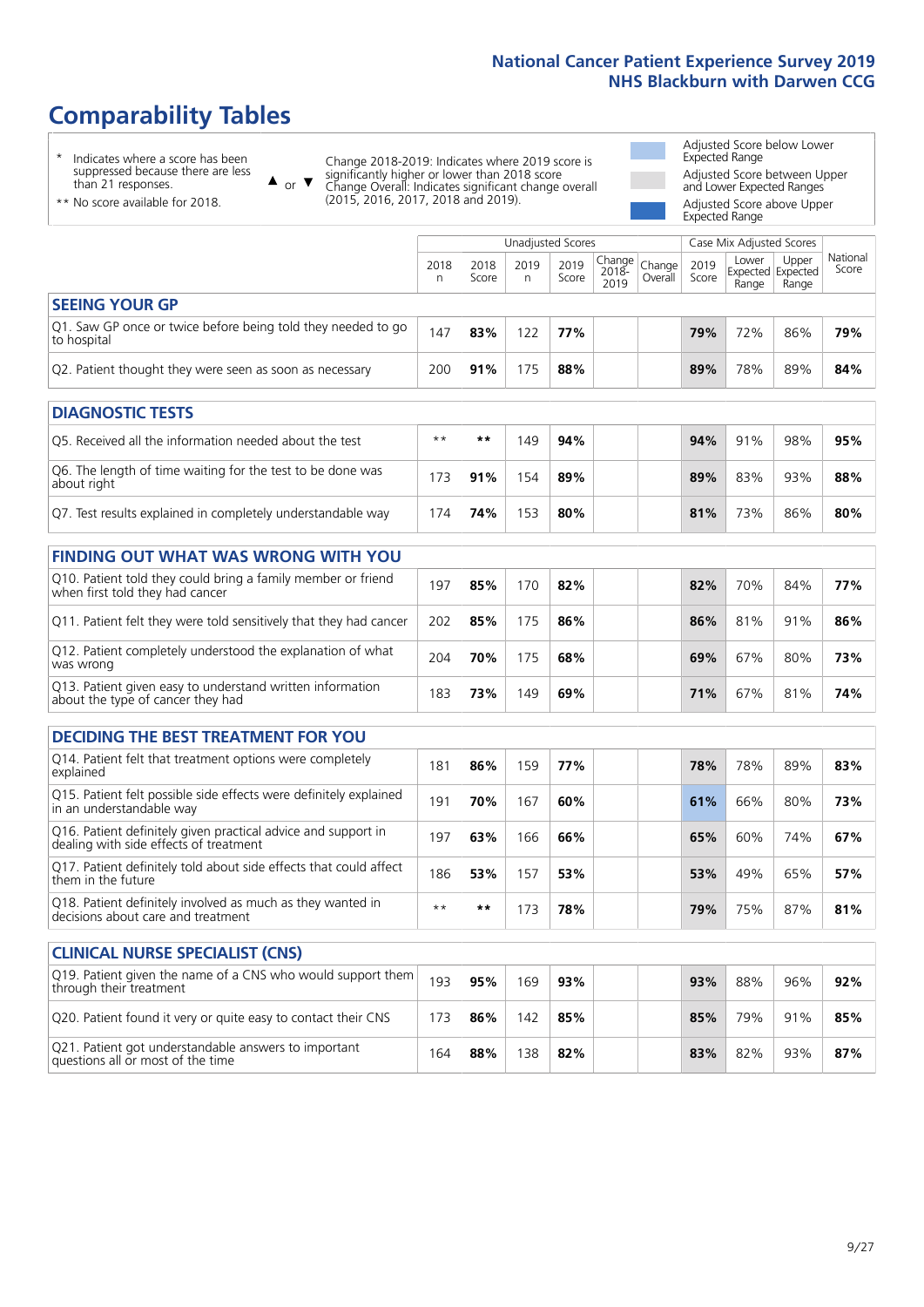# **Comparability Tables**

\* Indicates where a score has been suppressed because there are less than 21 responses.

\*\* No score available for 2018.

 $\triangle$  or  $\nabla$ 

Change 2018-2019: Indicates where 2019 score is significantly higher or lower than 2018 score Change Overall: Indicates significant change overall (2015, 2016, 2017, 2018 and 2019).

Adjusted Score below Lower Expected Range Adjusted Score between Upper and Lower Expected Ranges Adjusted Score above Upper Expected Range

|                                                                                                                   |              |               | <b>Unadjusted Scores</b> |               |                         |                   |               | Case Mix Adjusted Scores            |                |                   |
|-------------------------------------------------------------------------------------------------------------------|--------------|---------------|--------------------------|---------------|-------------------------|-------------------|---------------|-------------------------------------|----------------|-------------------|
|                                                                                                                   | 2018<br>n    | 2018<br>Score | 2019<br>n.               | 2019<br>Score | Change<br>2018-<br>2019 | Change<br>Overall | 2019<br>Score | Lower<br>Expected Expected<br>Range | Upper<br>Range | National<br>Score |
| <b>SUPPORT FOR PEOPLE WITH CANCER</b>                                                                             |              |               |                          |               |                         |                   |               |                                     |                |                   |
| Q22. Hospital staff gave information about support or self-help<br>groups for people with cancer                  | 161          | 87%           | 130                      | 82%           |                         |                   | 83%           | 82%                                 | 94%            | 88%               |
| Q23. Hospital staff discussed or gave information about the<br>impact cancer could have on day to day activities  | 145          | 81%           | 113                      | 77%           |                         |                   | 78%           | 77%                                 | 91%            | 84%               |
| Q24. Hospital staff gave information on getting financial help or<br>possible benefits                            | 109          | 57%           | 92                       | 50%           |                         |                   | 49%           | 53%                                 | 73%            | 63%               |
| Q25. Hospital staff told patient they could get free prescriptions                                                | 97           | 81%           | 76                       | 74%           |                         |                   | 73%           | 73%                                 | 91%            | 82%               |
| <b>OPERATIONS</b>                                                                                                 |              |               |                          |               |                         |                   |               |                                     |                |                   |
| Q27. Beforehand, patient had all the information needed about<br>the operation                                    | 105          | 94%           | 74                       | 99%           |                         |                   | 99%           | 92%                                 | 100%           | 96%               |
| Q28. Afterwards, staff completely explained how operation had<br>gone in understandable way                       | 104          | 78%           | 72                       | 83%           |                         |                   | 84%           | 70%                                 | 89%            | 79%               |
| <b>HOSPITAL CARE AS AN INPATIENT</b>                                                                              |              |               |                          |               |                         |                   |               |                                     |                |                   |
| Q30. Hospital staff didn't talk in front of patient as if patient<br>wasn't there                                 | $* *$        | **            | 73                       | 79%           |                         |                   | 82%           | 75%                                 | 92%            | 84%               |
| Q31. Patient had confidence and trust in all doctors treating<br>them                                             | $* *$        | $***$         | 72                       | 82%           |                         |                   | 82%           | 75%                                 | 92%            | 84%               |
| Q32. Patient's family or someone close definitely felt able to talk<br>to a doctor                                | $* *$        | $***$         | 58                       | 78%           |                         |                   | 77%           | 61%                                 | 84%            | 72%               |
| Q33. Patient had confidence and trust in all the ward nurses<br>treating them                                     | $\star\star$ | **            | 71                       | 72%           |                         |                   | 72%           | 64%                                 | 84%            | 74%               |
| Q34. Patient thought there were always or nearly always<br>enough nurses on duty to care for them                 | $* *$        | **            | 71                       | 65%           |                         |                   | 66%           | 53%                                 | 76%            | 64%               |
| Q35. All hospital staff asked patient what name they prefer to<br>be called by                                    | $* *$        | **            | 72                       | 72%           |                         |                   | 72%           | 59%                                 | 83%            | 71%               |
| Q36. Patient always given enough privacy when discussing<br>condition or treatment                                | $**$         | $***$         | 72                       | 83%           |                         |                   | 83%           | 76%                                 | 93%            | 85%               |
| Q37. Patient definitely found hospital staff to discuss worries or<br>fears during their inpatient visit          | $**$         | **            | 51                       | 37%           |                         |                   | 36%           | 38%                                 | 66%            | 52%               |
| Q38. Hospital staff definitely did everything they could to help<br>control pain                                  | $* *$        | $***$         | 67                       | 79%           |                         |                   | 79%           | 74%                                 | 92%            | 83%               |
| Q39. Patient always felt they were treated with respect and<br>dignity while in hospital                          | $***$        | **            | 72                       | 90%           |                         |                   | 91%           | 80%                                 | 95%            | 88%               |
| Q40. Patient given clear written information about what should<br>or should not do after leaving hospital         | $**$         | **            | 66                       | 83%           |                         |                   | 85%           | 78%                                 | 94%            | 86%               |
| Q41. Hospital staff told patient who to contact if worried about<br>condition or treatment after leaving hospital | $**$         | **            | 69                       | 90%           |                         |                   | 91%           | 89%                                 | 100%           | 94%               |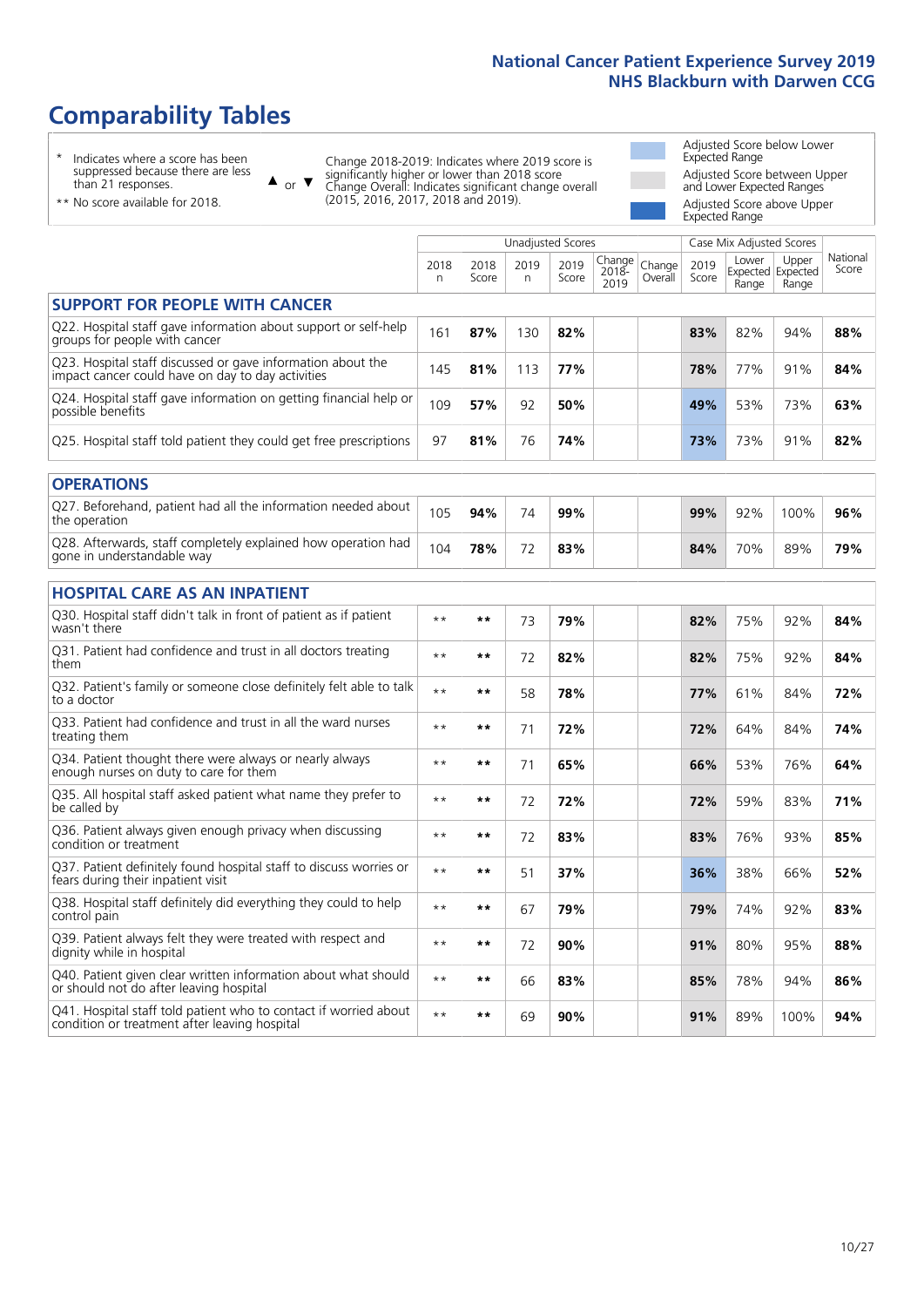# **Comparability Tables**

\* Indicates where a score has been suppressed because there are less than 21 responses.

\*\* No score available for 2018.

 $\triangle$  or  $\nabla$ 

Change 2018-2019: Indicates where 2019 score is significantly higher or lower than 2018 score Change Overall: Indicates significant change overall (2015, 2016, 2017, 2018 and 2019).

Adjusted Score below Lower Expected Range Adjusted Score between Upper and Lower Expected Ranges Adjusted Score above Upper Expected Range

|                                                                                                                       |              |               |            | Unadjusted Scores |                         |                   |               | Case Mix Adjusted Scores |                                     |                   |
|-----------------------------------------------------------------------------------------------------------------------|--------------|---------------|------------|-------------------|-------------------------|-------------------|---------------|--------------------------|-------------------------------------|-------------------|
|                                                                                                                       | 2018<br>n    | 2018<br>Score | 2019<br>n. | 2019<br>Score     | Change<br>2018-<br>2019 | Change<br>Overall | 2019<br>Score | Lower<br>Range           | Upper<br>Expected Expected<br>Range | National<br>Score |
| <b>HOSPITAL CARE AS A DAY PATIENT / OUTPATIENT</b>                                                                    |              |               |            |                   |                         |                   |               |                          |                                     |                   |
| Q43. Patient definitely found hospital staff to discuss worries or<br>fears during their outpatient or day case visit | 147          | 70%           | 127        | 63%               |                         |                   | 64%           | 63%                      | 78%                                 | 71%               |
| Q44. Cancer doctor had the right documents at patient's last<br>outpatient appointment                                | 175          | 96%           | 152        | 94%               |                         |                   | 94%           | 93%                      | 99%                                 | 96%               |
| Q46. Beforehand patient completely had all information needed<br>about radiotherapy treatment                         | 54           | 80%           | 39         | 79%               |                         |                   | 79%           | 76%                      | 97%                                 | 86%               |
| Q47. Patient completely given understandable information<br>about whether radiotherapy was working                    | 49           | 53%           | 36         | 56%               |                         |                   | 56%           | 44%                      | 76%                                 | 60%               |
| Q49. Beforehand patient completely had all information needed<br>about chemotherapy treatment                         | 111          | 90%           | 95         | 83%               |                         |                   | 83%           | 77%                      | 92%                                 | 84%               |
| Q50. Patient given enough information about whether<br>chemotherapy was working in a completely understandable way    | 104          | 75%           | 86         | 72%               |                         |                   | 71%           | 58%                      | 77%                                 | 68%               |
| <b>HOME CARE AND SUPPORT</b>                                                                                          |              |               |            |                   |                         |                   |               |                          |                                     |                   |
| Q51. Hospital staff definitely gave family or someone close all<br>the information needed to help care at home        | 171          | 58%           | 146        | 57%               |                         |                   | 57%           | 52%                      | 68%                                 | 60%               |
| Q52. Patient definitely given enough support from health or<br>social services during treatment                       | 136          | 61%           | 105        | 57%               |                         |                   | 58%           | 41%                      | 63%                                 | 52%               |
| Q53. Patient definitely given enough support from health or<br>social services after treatment                        | 77           | 53%           | 68         | 46%               |                         |                   | 47%           | 33%                      | 57%                                 | 45%               |
| <b>CARE FROM YOUR GENERAL PRACTICE</b>                                                                                |              |               |            |                   |                         |                   |               |                          |                                     |                   |
| Q54. GP given enough information about patient's condition<br>and treatment                                           | 163          | 94%           | 136        | 94%               |                         |                   | 94%           | 92%                      | 99%                                 | 95%               |
| Q55. General practice staff definitely did everything they could<br>to support patient during treatment               | 152          | 61%           | 129        | 57%               |                         | ▼                 | 58%           | 50%                      | 67%                                 | 58%               |
| <b>YOUR OVERALL NHS CARE</b>                                                                                          |              |               |            |                   |                         |                   |               |                          |                                     |                   |
| Q56. Different people treating and caring for patient always<br>work well together to give best possible care         | $\star\star$ | $***$         | 169        | 72%               |                         |                   | 73%           | 66%                      | 80%                                 | 73%               |
| Q57. Patient given a care plan                                                                                        | 143          | 41%           | 129        | 43%               |                         |                   | 40%           | 29%                      | 46%                                 | 38%               |
| Q58. Overall the administration of care was good or very good                                                         | 204          | 91%           | 174        | 92%               |                         |                   | 92%           | 84%                      | 93%                                 | 89%               |
| Q59. Patient felt length of time for attending clinics and<br>appointments for cancer was about right                 | 200          | 66%           | 175        | 69%               |                         |                   | 69%           | 61%                      | 78%                                 | 69%               |
| Q60. Someone discussed with patient whether they would like<br>to take part in cancer research                        | 190          | 23%           | 163        | 20%               |                         |                   | 20%           | 20%                      | 40%                                 | 30%               |
| Q61. Patient's average rating of care scored from very poor to<br>very good                                           | 203          | 8.9           | 173        | 8.7               |                         |                   | 8.8           | 8.6                      | 9.0                                 | 8.8               |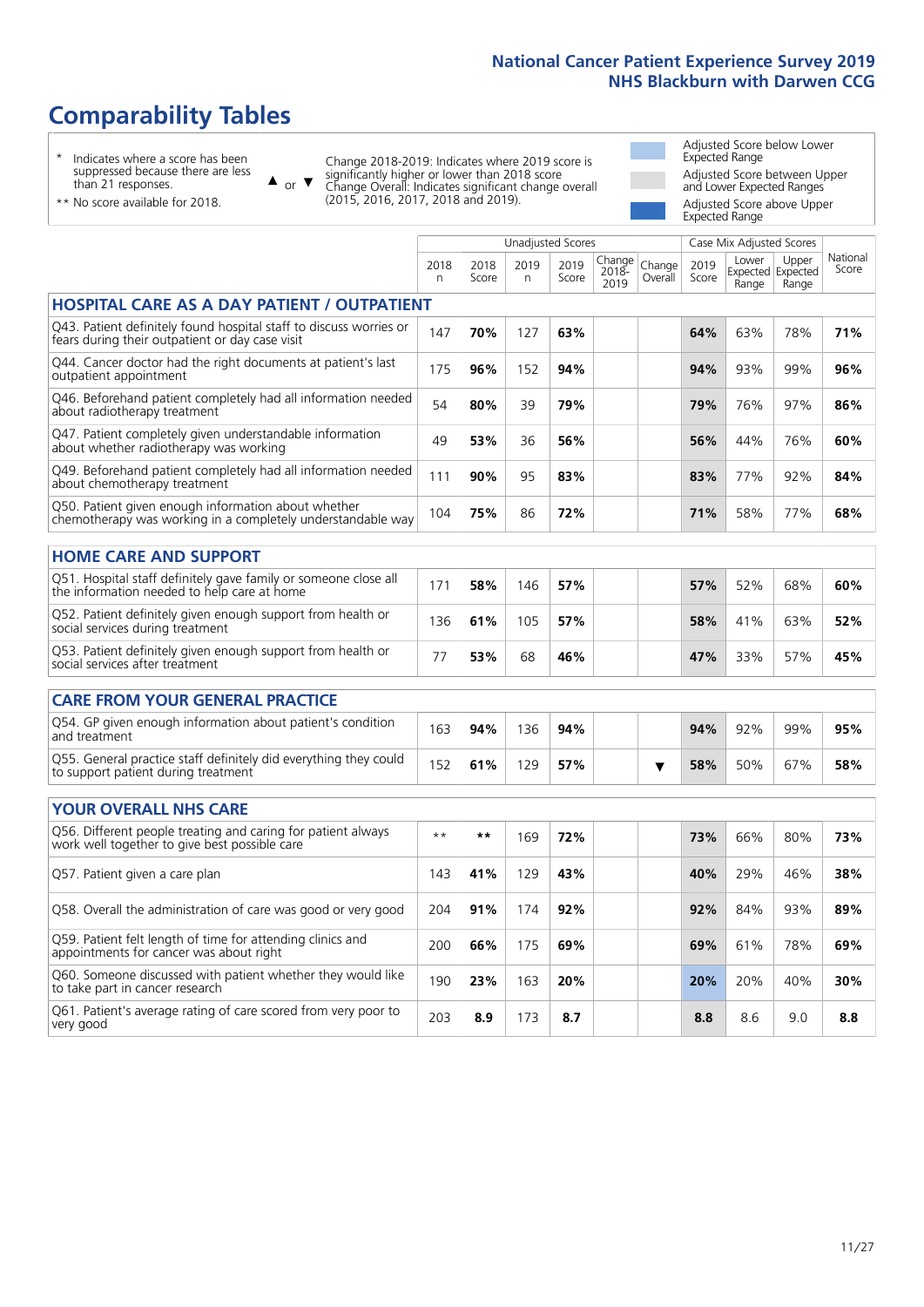- \* Indicates where a score has been suppressed because there are less than 21 responses.
- n.a. Indicates that there were no respondents for that tumour group.

| <b>SEEING YOUR GP</b>                           |            |              |               |                   |                |                |                  |                       | Tumour Group |         |         |                 |                                                 |         |                |
|-------------------------------------------------|------------|--------------|---------------|-------------------|----------------|----------------|------------------|-----------------------|--------------|---------|---------|-----------------|-------------------------------------------------|---------|----------------|
|                                                 |            | Brain<br>CNS | <b>Breast</b> | Colorectal<br>LGT | Gynaecological | Haematological | Head and<br>Neck | Lung                  | Prostate     | Sarcoma | Skin    | Upper<br>Gastro | Urological                                      | Other   | All<br>Cancers |
| Q1. Saw GP once or twice before being told they | <b>CCG</b> | $\star$      | 100%          | $\star$           | $\star$        | $\star$        | $\star$          | $\star$               | $\star$      | $\star$ | $\star$ | $\star$         | $\star$                                         | $\star$ | 77%            |
| needed to go to hospital                        | National   |              | 59% 94% 75%   |                   | 77%            |                |                  | 67%   79%   71%   82% |              |         |         |                 | 71% 90% 74% 83% 74% 79%                         |         |                |
| Q2. Patient thought they were seen as soon as   | <b>CCG</b> | $\star$      | 100%          |                   |                | 85%            | $\star$          | $\star$               | $\star$      | $\star$ | $\star$ | $\star$         | $\star$                                         |         | 89% 88%        |
| necessary                                       | National   | 79%          |               |                   |                |                |                  |                       |              |         |         |                 | 89% 83% 81% 82% 81% 84% 86% 69% 85% 79% 85% 79% |         | 84%            |

#### **DIAGNOSTIC TESTS** Tumour Group

|                                                   |                                                                  | Brain   | <b>Breast</b> | olorectal.<br>LGT<br>Ü | Gynaecological | Haematological | Head and<br>Neck | Lung    | Prostate | Sarcoma | Skin    | Upper<br>Gastro | Irological                                  | Other | All<br>Cancers |
|---------------------------------------------------|------------------------------------------------------------------|---------|---------------|------------------------|----------------|----------------|------------------|---------|----------|---------|---------|-----------------|---------------------------------------------|-------|----------------|
| Q5. Received all the information needed about     | <b>CCG</b>                                                       | $\star$ | 93%           | $\star$                | $\star$        | $\star$        | $\star$          | $\star$ | $\star$  | $\star$ | $\star$ | $\star$         | $\star$                                     |       | 92% 94%        |
| the test                                          | National                                                         | 93%     | 95%           | 95%                    | 93%            | 95%            |                  | 93% 95% | 95%      | 93%     | 96%     | 95%             | 95%                                         | 95%   | 95%            |
| Q6. The length of time waiting for the test to be | <b>CCG</b>                                                       | $\star$ | 100%          |                        | $\star$        | $\star$        | $\star$          | $\star$ | $\star$  | $\star$ | $\star$ | $\star$         | $\star$                                     |       | 85% 89%        |
| done was about right                              | National 84% 91%                                                 |         |               | 88%                    |                |                |                  |         |          |         |         |                 | 86% 89% 88% 87% 87% 81% 87% 84% 87% 86% 88% |       |                |
| Q7. Test results explained in completely          | <b>CCG</b>                                                       | $\star$ | 93%           |                        | $\star$        | $\star$        | $\star$          | $\star$ | $\star$  | $\star$ | $\star$ | $\star$         | $\star$                                     |       | 73% 80%        |
| understandable way                                | National 71% 83% 82% 77% 77% 79% 80% 80% 78% 84% 75% 80% 76% 80% |         |               |                        |                |                |                  |         |          |         |         |                 |                                             |       |                |

| <b>FINDING OUT WHAT WAS WRONG WITH YOU</b>        |            |         |               |                 |                |                |                        |             | <b>Tumour Group</b> |         |         |                 |           |         |                |
|---------------------------------------------------|------------|---------|---------------|-----------------|----------------|----------------|------------------------|-------------|---------------------|---------|---------|-----------------|-----------|---------|----------------|
|                                                   |            | Brain   | <b>Breast</b> | ╮<br>Colorectal | Gynaecological | Haematological | ad and<br>Neck<br>Head | Lung        | Prostate            | Sarcoma | Skin    | Upper<br>Gastro | Jrologica | Other   | All<br>Cancers |
| Q10. Patient told they could bring a family       | <b>CCG</b> | $\star$ | 93%           | $\star$         | $\star$        | 72%            | $\star$                | $\star$     | $\star$             | $\star$ | $\star$ | $\star$         | $\star$   | 85%     | 82%            |
| member or friend when first told they had cancer  | National   | 85%     | 82%           | 82%             | 71%            | 71%            | 71%                    | 77%         | 79%                 | 73%     | 69%     | 76%             | 73%       | 75%     | 77%            |
| Q11. Patient felt they were told sensitively that | CCG        | $\star$ | 97%           | $\star$         | $\star$        | 73%            | $\star$                | $\star$     | $\star$             | $\star$ | $\star$ | $\star$         | $\star$   |         | 81% 86%        |
| they had cancer                                   | National   | 79%     | 89%           | 87%             | 82%            | 84%            | 87%                    | 83%         | 86%                 | 84%     | 89%     | 81%             | 84%       | 83% 86% |                |
| Q12. Patient completely understood the            | CCG        | $\star$ | 81%           |                 | $\star$        | 52%            | $\star$                | $\star$     | $\star$             |         | $\star$ | $\star$         | $\star$   | 74%     | 68%            |
| explanation of what was wrong                     | National   | 66%     | 77%           | 79%             | 73%            | 60%            | 78%                    | 76%         | 79%                 | 67%     | 80%     | 70%             | 77%       | 70%     | 73%            |
| Q13. Patient given easy to understand written     | <b>CCG</b> | $\star$ | 85%           | $\star$         | $\star$        | 73%            | $\ast$                 | $\star$     | $\star$             | n.a.    | $\star$ | $\star$         | $\star$   | 43%     | 69%            |
| information about the type of cancer they had     | National   | 66%     | 78%           | 73%             | 71%            | 76%            |                        | 69% 67% 83% |                     |         | 67% 84% | 67%             | 74%       | 65%     | 74%            |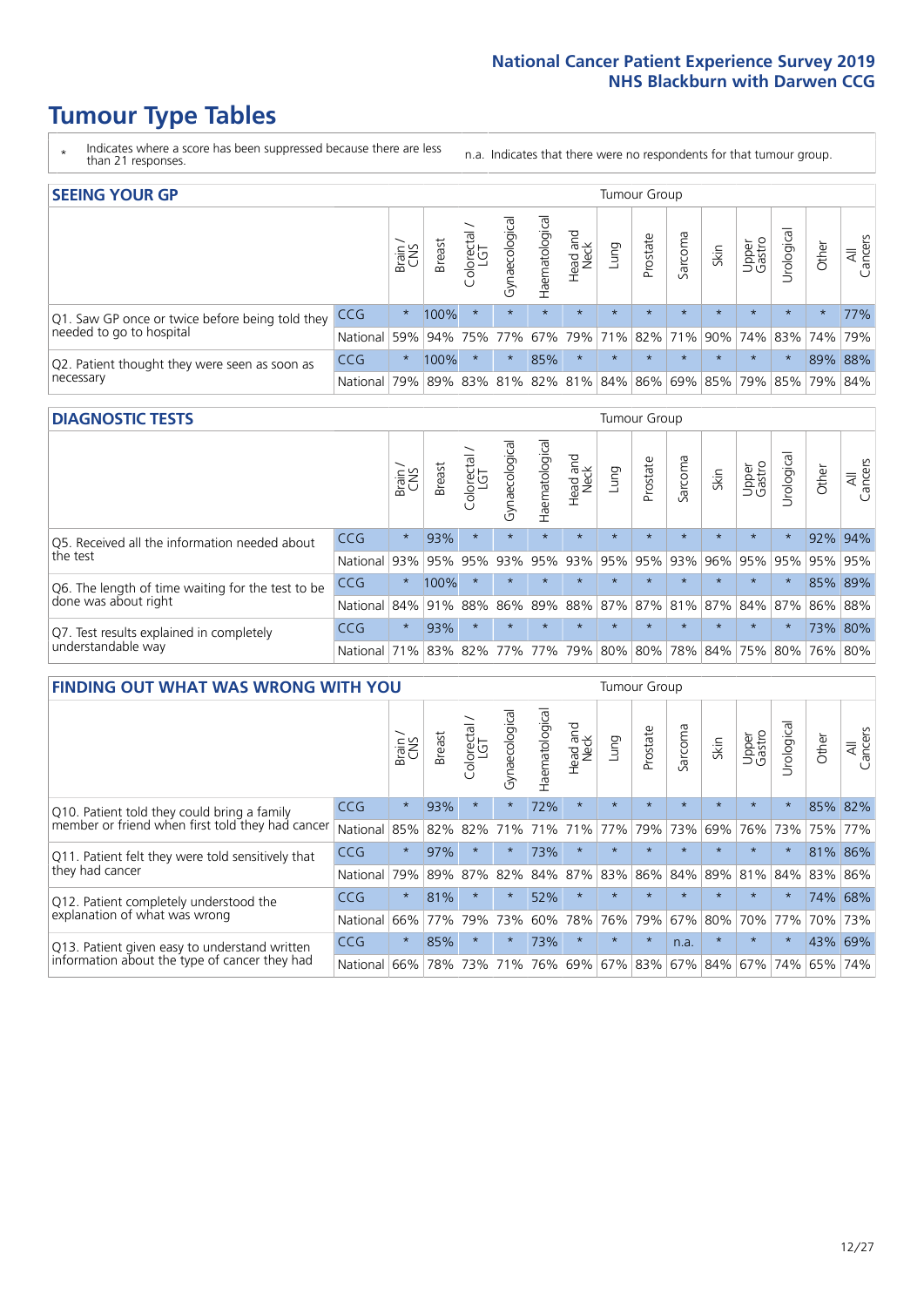\* Indicates where a score has been suppressed because there are less than 21 responses.

n.a. Indicates that there were no respondents for that tumour group.

| <b>DECIDING THE BEST TREATMENT FOR YOU</b>         |            |         |               |                             |                |                |                        |         | <b>Tumour Group</b> |         |                                         |                 |            |         |                |
|----------------------------------------------------|------------|---------|---------------|-----------------------------|----------------|----------------|------------------------|---------|---------------------|---------|-----------------------------------------|-----------------|------------|---------|----------------|
|                                                    |            | Brain   | <b>Breast</b> | olorectal.<br>LGT<br>$\cup$ | Gynaecological | Haematological | ad and<br>Neck<br>Head | Dung    | Prostate            | Sarcoma | Skin                                    | Upper<br>Gastro | Jrological | Other   | All<br>Cancers |
| Q14. Patient felt that treatment options were      | CCG        | $\star$ | 79%           | $\star$                     | $\star$        | 87%            | $\star$                | $\star$ | $\star$             | 大       | $\star$                                 | $\star$         | $^\star$   | 60%     | 77%            |
| completely explained                               | National   | 85%     | 85%           | 85%                         | 85%            | 82%            | 87%                    | 84%     | 83%                 | 83%     | 89%                                     | 81%             | 83%        | 79%     | 83%            |
| Q15. Patient felt possible side effects were       | CCG        | $\star$ | 68%           |                             | $\star$        | 71%            | $\star$                | $\star$ | $\star$             |         |                                         | $\star$         |            | 44%     | 60%            |
| definitely explained in an understandable way      | National   | 69%     | 74%           | 76%                         | 75%            | 69%            | 73%                    | 74%     | 73%                 | 73%     | 77%                                     | 72%             | 71%        | 70%     | 73%            |
| Q16. Patient definitely given practical advice and | <b>CCG</b> | $\star$ | 81%           |                             | $\star$        | 74%            | $\star$                | $\star$ | $\star$             | $\star$ | $\star$                                 | $\star$         | $\star$    |         | 56% 66%        |
| support in dealing with side effects of treatment  | National   | 63%     | 70%           | 70%                         | 69%            | 65%            | 70%                    | 69%     | 65%                 | 66%     | 71%                                     | 66%             | 63%        | 64%     | 67%            |
| Q17. Patient definitely told about side effects    | <b>CCG</b> | $\star$ | 61%           | $\star$                     | $\star$        | 57%            | $\star$                | $\star$ | $\star$             | $\star$ | $\star$                                 | $\star$         | $\star$    | 42%     | 53%            |
| that could affect them in the future               | National   | 62%     | 57%           | 59%                         | 56%            | 51%            | 64%                    | 56%     | 66%                 | 54%     | 66%                                     | 53%             | 56%        | 52%     | 57%            |
| Q18. Patient definitely involved as much as they   | <b>CCG</b> | $\star$ | 88%           | $\star$                     | $\star$        | 81%            | $\star$                | $\star$ | $\star$             | $\star$ | $\star$                                 | $\star$         | $^\star$   | 74%     | 78%            |
| wanted in decisions about care and treatment       | National   | 79%     |               |                             |                |                |                        |         |                     |         | 81% 83% 81% 80% 81% 81% 84% 81% 87% 79% |                 | 79%        | 78% 81% |                |

#### **CLINICAL NURSE SPECIALIST (CNS)** Tumour Group

|                                             |                                                                  | Brain   | <b>Breast</b>   | Colorectal<br>LGT | Gynaecologica | ক<br>O<br>aematologi | Head and<br>Neck | Lung    | Prostate | Sarcoma | Skin    | Upper<br>Gastro                     | rological | Other   | All<br>Cancers |
|---------------------------------------------|------------------------------------------------------------------|---------|-----------------|-------------------|---------------|----------------------|------------------|---------|----------|---------|---------|-------------------------------------|-----------|---------|----------------|
| Q19. Patient given the name of a CNS who    | CCG                                                              | $\star$ | 100%            |                   |               | 96%                  | $\star$          | $\star$ | $\star$  | $\star$ | $\star$ | $\star$                             |           |         | 80% 93%        |
| would support them through their treatment  | National                                                         | 95%     | 95%             | 92%               | 95%           | 92%                  | 91%              |         | 94% 91%  |         | 91% 91% | 93%                                 | 85%       | 89%     | 92%            |
| Q20. Patient found it very or quite easy to | CCG                                                              | $\star$ | 70%             |                   | $\star$       | 96%                  | $\star$          | $\star$ | $\star$  | $\star$ | $\star$ | $\star$                             | $\star$   | $\star$ | 85%            |
| contact their CNS                           | National                                                         |         | 86% 84% 88% 85% |                   |               |                      |                  |         |          |         |         | 87% 86% 86% 80% 86% 90% 85% 83% 83% |           |         | 85%            |
| Q21. Patient got understandable answers to  | CCG                                                              | $\star$ | 71%             |                   |               | 91%                  | $\star$          | $\star$ | $\star$  | $\star$ | $\star$ | $\star$                             | $\star$   | $\star$ | 82%            |
| important questions all or most of the time | National 82% 87% 89% 86% 89% 88% 86% 87% 87% 93% 86% 87% 86% 87% |         |                 |                   |               |                      |                  |         |          |         |         |                                     |           |         |                |

| <b>SUPPORT FOR PEOPLE WITH CANCER</b>                                                             |                      |         |               |                             |                |                     |                         |         | <b>Tumour Group</b> |                      |                         |                 |           |         |                |
|---------------------------------------------------------------------------------------------------|----------------------|---------|---------------|-----------------------------|----------------|---------------------|-------------------------|---------|---------------------|----------------------|-------------------------|-----------------|-----------|---------|----------------|
|                                                                                                   |                      | Brain   | <b>Breast</b> | olorectal.<br>LGT<br>$\cup$ | Gynaecological | Haematological      | ead and<br>Neck<br>Head | Lung    | Prostate            | arcoma<br>$\sqrt{ }$ | Skin                    | Upper<br>Gastro | Jrologica | Other   | All<br>Cancers |
| Q22. Hospital staff gave information about<br>support or self-help groups for people with         | CCG                  | $\star$ | 90%           | $\star$                     | $\star$        | $\star$             | $\star$                 | $\star$ | $\star$             | n.a.                 | $\star$                 | $\star$         | $\star$   | $\star$ | 82%            |
| cancer                                                                                            | National             | 92%     | 92%           | 88%                         | 87%            | 86%                 | 88%                     | 87%     | 91%                 | 86%                  | 90%                     | 88%             | 81%       | 83%     | 88%            |
| Q23. Hospital staff discussed or gave information<br>about the impact cancer could have on day to | CCG                  | $\star$ | 88%           | $\star$                     | $\star$        |                     | $\star$                 | $\star$ | $\star$             | n.a.                 | $\star$                 | $\star$         | $\star$   | $\star$ | 77%            |
| day activities                                                                                    | National             | 84%     | 86%           | 85%                         | 82%            | 84%                 | 84%                     | 83%     | 88%                 | 81%                  | 86%                     | 83%             | 78%       | 79%     | 84%            |
| Q24. Hospital staff gave information on getting                                                   | CCG                  | $\star$ | $\star$       | $\star$                     | $\star$        | $\star$             | $\star$                 | $\star$ | $\star$             | $\star$              | $\star$                 | $\star$         | $\star$   | $\star$ | 50%            |
| financial help or possible benefits                                                               | National             | 78%     | 68%           | 61%                         | 66%            | 61%                 | 67%                     | 72%     | 55%                 | 64%                  | 60%                     | 64%             | 47%       | 59%     | 63%            |
| Q25. Hospital staff told patient they could get                                                   | <b>CCG</b>           | $\star$ | 100%          | $\star$                     | $\star$        | $\star$             | $\star$                 | $\star$ | $\star$             | n.a.                 | $\star$                 | $\star$         | $\star$   | $\star$ | 74%            |
| tree prescriptions                                                                                | National 82% 81% 83% |         |               |                             |                | 79% 87% 84% 86% 80% |                         |         |                     |                      | 78% 71% 84% 73% 81% 82% |                 |           |         |                |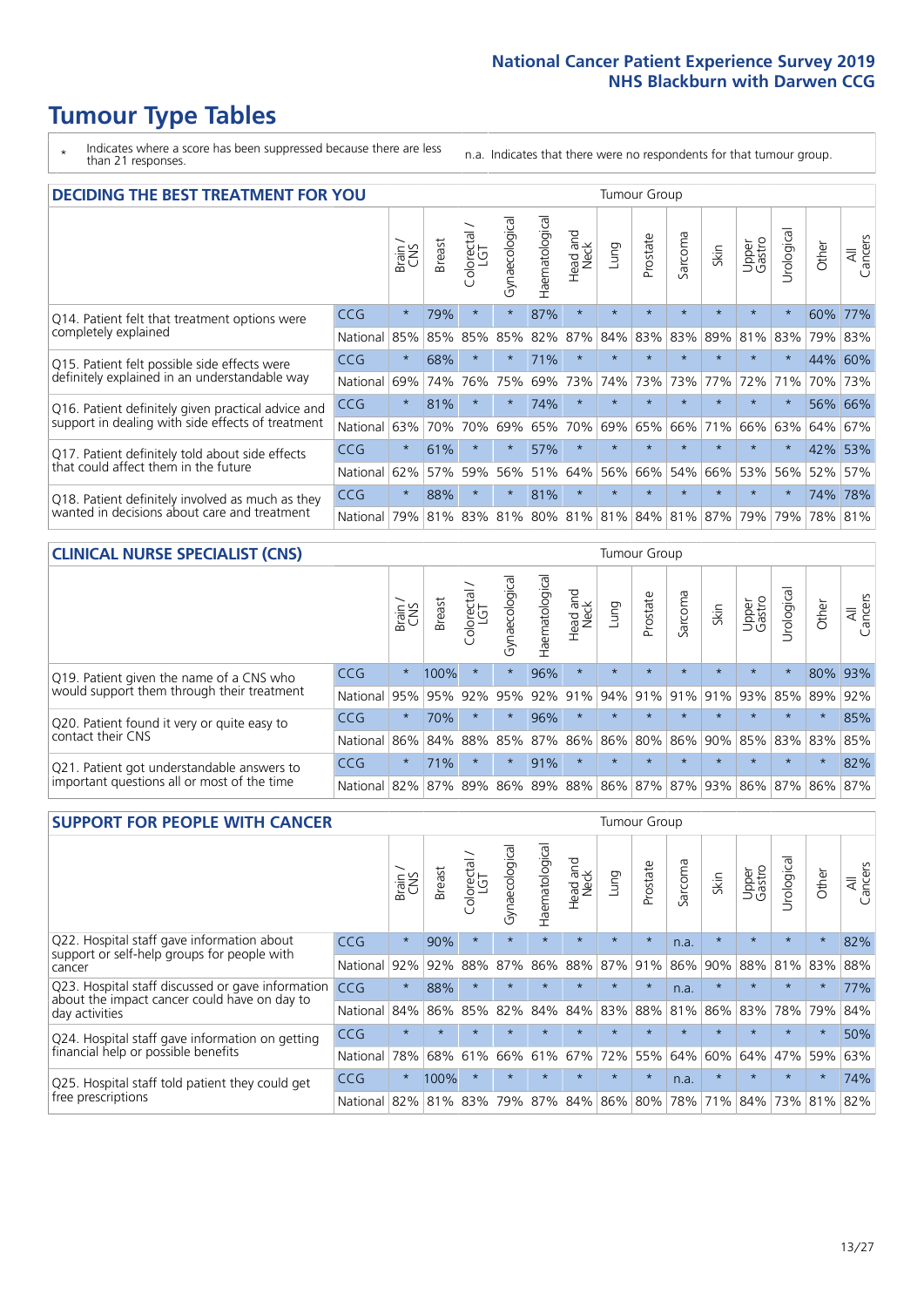- \* Indicates where a score has been suppressed because there are less than 21 responses.
- n.a. Indicates that there were no respondents for that tumour group.

| <b>OPERATIONS</b>                                |            |              |               |                   |                   |                   |                  |         | <b>Tumour Group</b> |         |                                         |                 |            |         |                |
|--------------------------------------------------|------------|--------------|---------------|-------------------|-------------------|-------------------|------------------|---------|---------------------|---------|-----------------------------------------|-----------------|------------|---------|----------------|
|                                                  |            | Brain<br>CNS | <b>Breast</b> | Colorectal<br>LGT | ক<br>Gynaecologic | శె<br>Haematologi | Head and<br>Neck | Lung    | Prostate            | Sarcoma | Skin                                    | Upper<br>Gastro | Urological | Other   | All<br>Cancers |
| Q27. Beforehand, patient had all the information | <b>CCG</b> | $\star$      | 100%          | $\star$           | $\star$           | $\star$           | $\star$          | $\star$ | n.a.                | n.a.    | $\star$                                 | $\star$         | $\star$    | $\star$ | 99%            |
| needed about the operation                       | National   | 96%          | 97%           | 96%               |                   |                   |                  |         |                     |         | 96% 94% 96% 95% 97% 95% 96% 96% 95% 95% |                 |            |         | 96%            |
| Q28. Afterwards, staff completely explained how  | <b>CCG</b> | $\star$      | $\star$       | $\star$           | $\star$           | $\star$           | $\star$          | $\star$ | n.a.                | n.a.    | $\star$                                 | $\star$         | $\star$    | $\star$ | 83%            |
| operation had gone in understandable way         | National   | 76%          |               | 79% 83%           |                   |                   | 79%   78%   79%  |         |                     |         | 79% 78% 80% 82% 79% 76% 77%             |                 |            |         | 79%            |

#### **HOSPITAL CARE AS AN INPATIENT THE CARE AS AN INPATIENT Tumour Group** Haematological Gynaecological Gynaecological Haematological Colorectal / Urological Head and Prostate Sarcoma Breast Lung Upper Gastro Other Brain / CNS Neck Skin  $\overline{5}$ ₹  $CCG$  \* \* \* \* \* \* \* \* \* \* \* n.a. \* \* \* \* 79% Q30. Hospital staff didn't talk in front of patient National 81% 86% 81% 83% 84% 83% 81% 88% 86% 86% 81% 83% 82% 84% Q31. Patient had confidence and trust in all CCG \* \* \* \* \* \* \* \* n.a. \* \* \* \* 82% doctors treating them National 82% 83% 85% 83% 82% 87% 83% 89% 86% 85% 81% 85% 80% 84% Q32. Patient's family or someone close definitely CCG \* \* \* \* \* \* \* \* n.a. n.a. \* \* \* 78% felt able to talk to a doctor National 67% 72% 73% 72% 74% 75% 74% 72% 71% 74% 73% 71% 69% 72% Q33. Patient had confidence and trust in all the CCG \* \* \* \* \* \* \* \* n.a. \* \* \* \* 72% ward nurses treating them National 72% 73% 72% 71% 77% 75% 77% 79% 74% 75% 73% 77% 69% 74%  $CCG$  \* \* \* \* \* \* \* \* \* \* \* n.a. \* \* \* \* \* 65% Q34. Patient thought there were always or nearly always enough nurses on duty to care for them National 68% 64% 62% 63% 63% 65% 68% 72% 65% 70% 65% 66% 60% 64%  $CCG$  \* \* \* \* \* \* \* \* \* \* \* n.a. \* \* \* \* 72% Q35. All hospital staff asked patient what name they prefer to be called by National 68% 62% 74% 65% 72% 71% 76% 72% 74% 70% 78% 76% 69% 71% Q36. Patient always given enough privacy when CCG \* \* \* \* \* \* \* \* n.a. \* \* \* \* 83% discussing condition or treatment National 78% 84% 85% 81% 86% 87% 84% 88% 84% 84% 84% 85% 82% 85%  $CCG$  \* \* \* \* \* \* \* \* \* \* \* n.a. \* \* \* \* 37% Q37. Patient definitely found hospital staff to discuss worries or fears during their inpatient visit National 45% 51% 55% 51% 56% 52% 49% 53% 54% 51% 53% 49% 46% 52%  $CCG$  \* \* \* \* \* \* \* \* \* \* \* n.a. \* \* \* \* 79% Q38. Hospital staff definitely did everything they could to help control pain National 85% 83% 84% 82% 82% 80% 84% 85% 83% 85% 82% 81% 82% 83%  $CCG$  \* \* \* \* \* \* \* \* \* \* \* n.a. \* \* \* \* 90% Q39. Patient always felt they were treated with respect and dignity while in hospital National 85% 87% 87% 85% 89% 87% 88% 91% 89% 89% 88% 90% 86% 88% Q40. Patient given clear written information CCG \* \* \* \* \* \* \* \* n.a. n.a. \* \* \* 83% about what should or should not do after leaving hospital National 80% 89% 86% 86% 83% 87% 82% 91% 85% 90% 82% 87% 83% 86% 041. Hospital staff told patient who to contact  $\begin{array}{ccc|ccc}\nCCG & * & * & * & * & * & * & * & n.a. & * & * & * & * \\
\end{array}$ if worried about condition or treatment after leaving hospital National 94% 95% 95% 93% 96% 93% 92% 96% 94% 95% 92% 92% 93% 94%

Cancers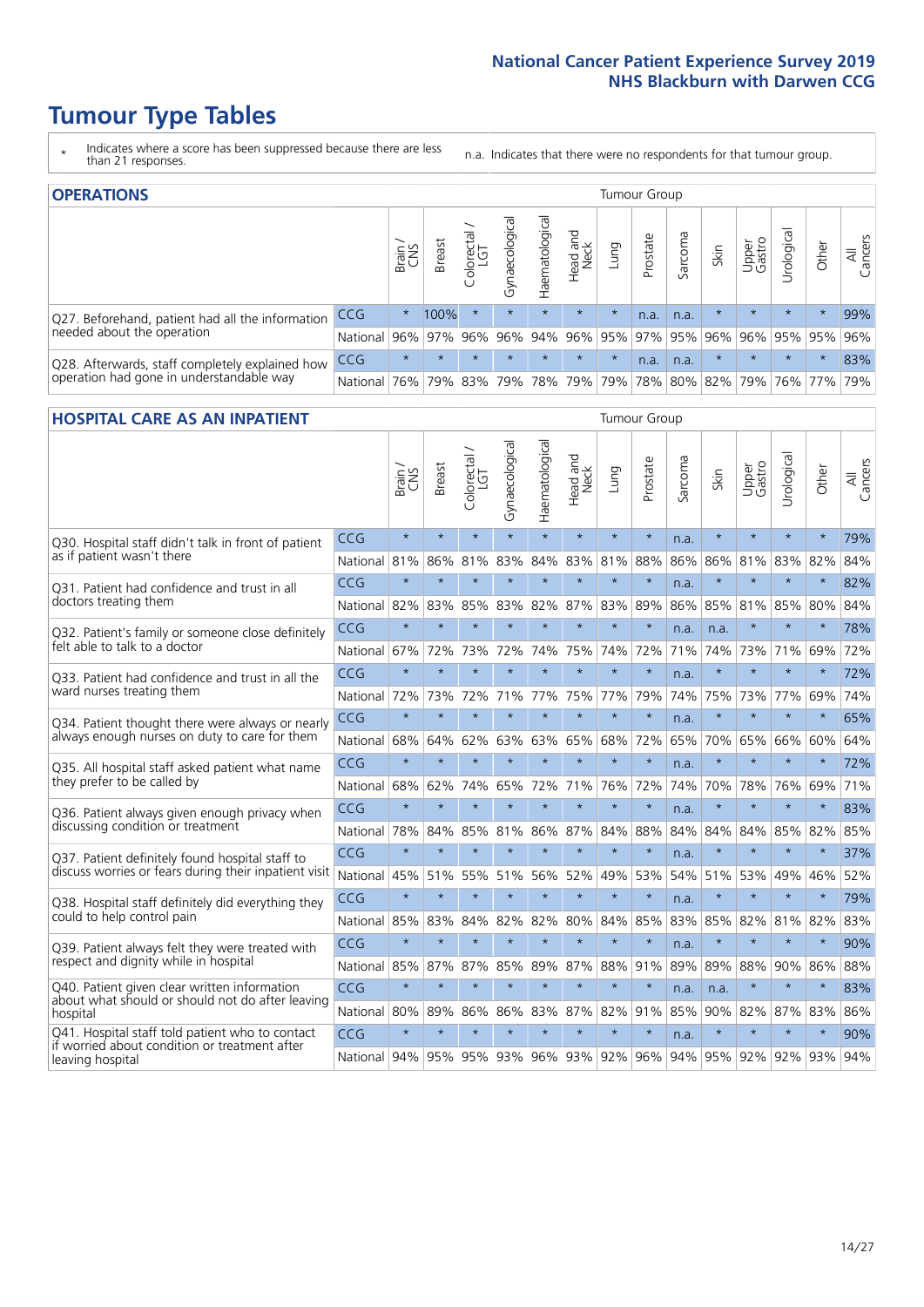- \* Indicates where a score has been suppressed because there are less than 21 responses.
- n.a. Indicates that there were no respondents for that tumour group.

| <b>HOSPITAL CARE AS A DAY PATIENT / OUTPATIENT</b>                     |            |         |               |                         |                |                |                         |         | <b>Tumour Group</b> |                      |         |                 |            |         |                |
|------------------------------------------------------------------------|------------|---------|---------------|-------------------------|----------------|----------------|-------------------------|---------|---------------------|----------------------|---------|-----------------|------------|---------|----------------|
|                                                                        |            | Brain   | <b>Breast</b> | olorectal /<br>LGT<br>Ū | Gynaecological | Haematological | ead and<br>Neck<br>Head | Lung    | Prostate            | arcoma<br>$\sqrt{ }$ | Skin    | Upper<br>Gastro | Urological | Other   | All<br>Cancers |
| Q43. Patient definitely found hospital staff to                        | CCG        | $\star$ | 77%           | $\star$                 | $\star$        | $\star$        | $\star$                 | $\star$ | $\star$             | $\star$              | $\star$ | $\star$         | $\star$    | 59%     | 63%            |
| discuss worries or fears during their outpatient or<br>day case visit  | National   | 66%     | 68%           | 73%                     | 70%            | 73%            | 72%                     | 70%     | 74%                 | 72%                  | 72%     | 71%             | 67%        | 68%     | 71%            |
| Q44. Cancer doctor had the right documents at                          | <b>CCG</b> | $\star$ | 96%           | $\star$                 | $\star$        | 100%           | $\star$                 | $\star$ | $\star$             | $\star$              | $\star$ | $\star$         | $\star$    | 88%     | 94%            |
| patient's last outpatient appointment                                  | National   | 94%     | 96%           | 96%                     | 96%            | 97%            | 96%                     | 96%     | 96%                 | 96%                  | 96%     | 94%             | 96%        | 95%     | 96%            |
| Q46. Beforehand patient completely had                                 | CCG        | $\star$ | $\star$       | n.a.                    | $\star$        |                | $\star$                 | $\star$ | $\star$             | n.a.                 | n.a.    | $\star$         | $\star$    | $\star$ | 79%            |
| all information needed about radiotherapy<br>treatment                 | National   | 91%     | 88%           | 83%                     | 88%            | 84%            | 86%                     | 86%     | 88%                 | 88%                  | 84%     | 86%             | 83%        | 84%     | 86%            |
| Q47. Patient completely given understandable                           | CCG        | n.a.    | $\star$       | n.a.                    | $\star$        | n.a.           | $\star$                 | $\star$ | $\star$             | n.a.                 | n.a.    | $\star$         | $\star$    | $\star$ | 56%            |
| information about whether radiotherapy was<br>working                  | National   | 56%     | 60%           | 57%                     | 61%            | 62%            | 63%                     | 59%     | 60%                 | 67%                  | 57%     | 52%             | 59%        | 59%     | 60%            |
| Q49. Beforehand patient completely had all                             | CCG        | n.a.    | $\star$       | $\star$                 | $\star$        | 95%            | n.a.                    | $\star$ | $\star$             | $\star$              | n.a.    | $\star$         | $\star$    | $\ast$  | 83%            |
| information needed about chemotherapy<br>treatment                     | National   | 80%     | 82%           | 86%                     | 87%            | 85%            | 79%                     | 84%     | 86%                 | 86%                  | 90%     | 84%             | 85%        | 85%     | 84%            |
| Q50. Patient given enough information about                            | <b>CCG</b> | n.a.    | $\star$       | $\star$                 |                | $\star$        | n.a.                    | $\star$ | $\star$             | $\star$              | n.a.    | $\star$         | $\star$    | $\ast$  | 72%            |
| whether chemotherapy was working in a<br>completely understandable way | National   | 54%     | 62%           | 64%                     | 68%            | 75%            |                         | 57% 67% | 66%                 | 71%                  | 79%     | 61%             | 68%        | 69%     | 68%            |

#### **HOME CARE AND SUPPORT** Tumour Group

|                                                                                                                   |            | Brain   | Breast  | Colorectal<br>LGT | ᢛ<br>Gynaecologic | Haematological | Head and<br>Neck | <b>Dung</b>     | Prostate | Sarcoma | Skin    | Upper<br>Gastro | rologica | Other   | All<br>Cancers |
|-------------------------------------------------------------------------------------------------------------------|------------|---------|---------|-------------------|-------------------|----------------|------------------|-----------------|----------|---------|---------|-----------------|----------|---------|----------------|
| Q51. Hospital staff definitely gave family or<br>someone close all the information needed to<br>help care at home | <b>CCG</b> | $\star$ | 57%     | $\star$           | $\star$           | 81%            | $\star$          | $\star$         | $\star$  | n.a.    | $\star$ | $\star$         | $\star$  | $\star$ | 57%            |
|                                                                                                                   | National   | 58%     | 58%     | 63%               | 57%               | 62%            |                  | 67%   59%   61% |          |         | 62% 65% | 60%             | 59% 55%  |         | 60%            |
| Q52. Patient definitely given enough support<br>from health or social services during treatment                   | <b>CCG</b> | n.a.    | 81%     |                   | $\star$           |                | $\star$          | $\star$         | $\star$  |         |         | $\star$         | $\star$  | $\star$ | 57%            |
|                                                                                                                   | National   | 42%     | 52%     | 60%               |                   | 45% 51%        | 59%              | 50%             | 48%      |         | 53% 57% | 54%             | 48% 51%  |         | 52%            |
| Q53. Patient definitely given enough support<br>from health or social services after treatment                    | <b>CCG</b> | n.a.    | $\star$ | $\star$           | $\star$           | $\star$        | n.a.             | $\star$         | $\star$  | n.a.    |         | $\star$         | $\star$  | $\star$ | 46%            |
|                                                                                                                   | National   | 39%     | 41% 53% |                   | 39%               | 43%            | 56%              | 40%             | 46%      | 48%     | 59%     | 47%             | 44%      | 44%     | 45%            |

| <b>CARE FROM YOUR GENERAL PRACTICE</b>                                                                     |            |         |               |                   |                |                                     | Tumour Group     |         |                 |         |         |                 |            |         |                |
|------------------------------------------------------------------------------------------------------------|------------|---------|---------------|-------------------|----------------|-------------------------------------|------------------|---------|-----------------|---------|---------|-----------------|------------|---------|----------------|
|                                                                                                            |            | Brain   | <b>Breast</b> | Colorectal<br>LGT | Gynaecological | $\overline{\sigma}$<br>Haematologic | Head and<br>Neck | Lung    | Prostate        | Sarcoma | Skin    | Upper<br>Gastro | Jrological | Other   | All<br>Cancers |
| Q54. GP given enough information about<br>patient's condition and treatment                                | <b>CCG</b> | $\star$ | 100%          | $\star$           | $\star$        | $\star$                             | $\star$          | $\star$ | $\star$         | $\star$ | $\star$ | $\star$         |            | 91% 94% |                |
|                                                                                                            | National   | 91%     |               | 96% 95%           | 95%            |                                     |                  |         | 96% 94% 94% 96% |         | 94% 96% |                 | 93% 95%    | 94% 95% |                |
| Q55. General practice staff definitely did<br>everything they could to support patient during<br>treatment | CCG        | $\star$ | 88%           | $\star$           | $\star$        | $\star$                             | $\star$          | $\star$ | $\star$         | n.a.    | $\star$ | $\star$         |            | 50% 57% |                |
|                                                                                                            | National   | 55%     |               | 58% 59%           | 56%            |                                     | 56% 59%          |         | 56% 64%         |         | 56% 65% | 59%   59%   55% |            |         | 58%            |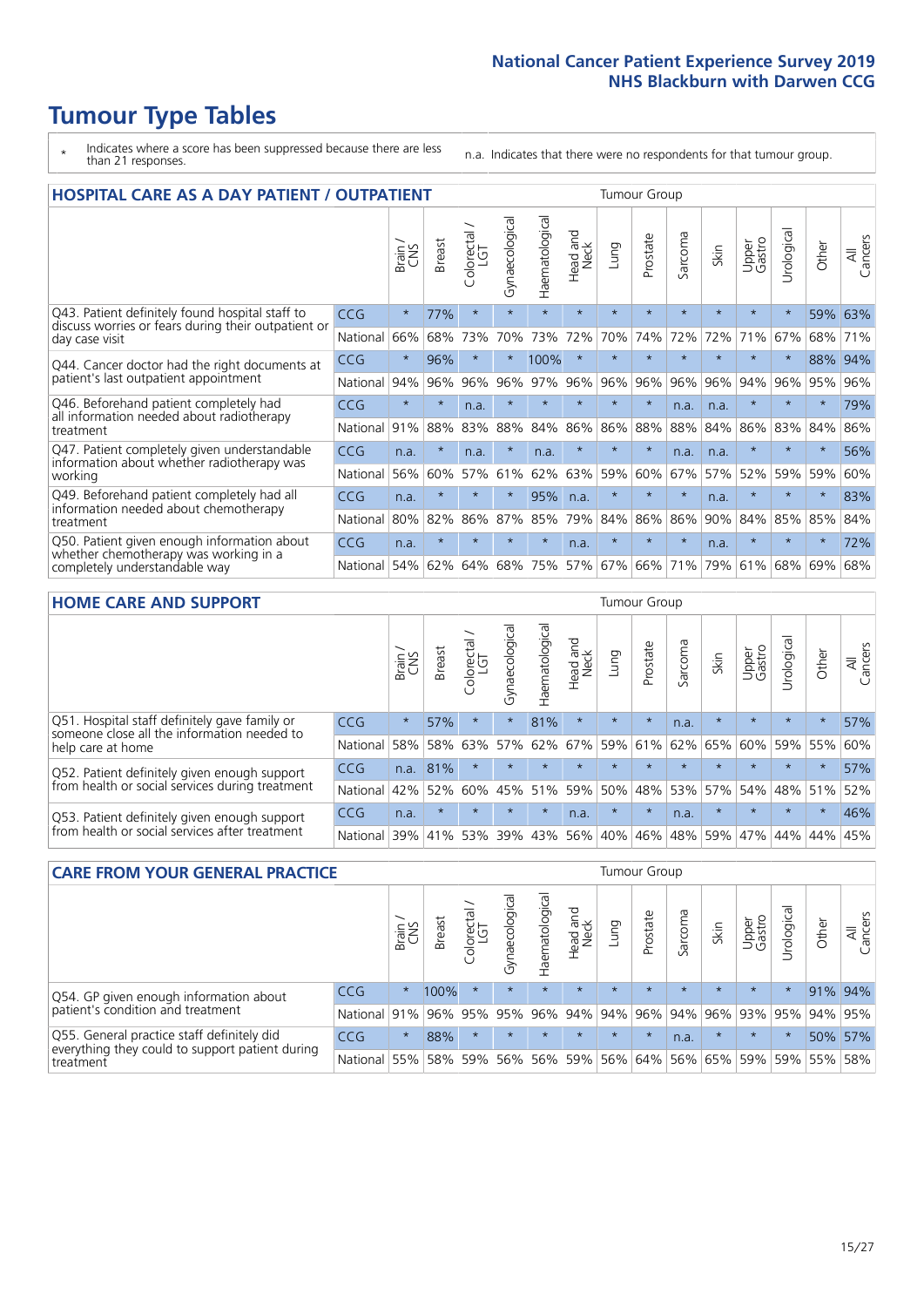- \* Indicates where a score has been suppressed because there are less than 21 responses.
- n.a. Indicates that there were no respondents for that tumour group.

#### **YOUR OVERALL NHS CARE** THE TWO CONTROLLER THE THE THEORY OF THE THEORY OF THE TUMOUR Group

|                                                                                                                  |            | Brain<br>CNS | <b>Breast</b> | Colorectal<br>LGT | Gynaecological | Haematological | Head and<br>Neck | Lung    | Prostate | Sarcoma | Skin    | Upper<br>Gastro | लु<br>Urologic | Other   | All<br>Cancers |
|------------------------------------------------------------------------------------------------------------------|------------|--------------|---------------|-------------------|----------------|----------------|------------------|---------|----------|---------|---------|-----------------|----------------|---------|----------------|
| Q56. Different people treating and caring for<br>patient always work well together to give best<br>possible care | <b>CCG</b> | $\star$      | 81%           | $\star$           | $\star$        | 91%            | $\star$          | $\star$ | $\star$  | $\star$ | $\star$ | $\star$         | $\star$        | 74%     | 72%            |
|                                                                                                                  | National   | 60%          | 73%           | 73%               | 69%            | 75%            | 73%              | 73%     | 75%      | 70%     | 79%     | 69%             | 74%            | 68%     | 73%            |
| Q57. Patient given a care plan                                                                                   | <b>CCG</b> | n.a.         | 60%           | $\star$           | $\star$        |                | $\star$          | $\star$ | $\star$  | $\star$ | $\star$ | $\star$         | $\star$        | $\ast$  | 43%            |
|                                                                                                                  | National   | 36%          | 41%           | 40%               | 34%            | 36%            | 39%              | 36%     | 40%      | 34%     | 44%     | 36%             | 33%            | 31%     | 38%            |
| Q58. Overall the administration of care was good<br>or very good                                                 | <b>CCG</b> | $\star$      | 94%           |                   |                | 96%            | $\star$          |         | $\star$  | $\star$ |         | $\star$         |                | 81%     | 92%            |
|                                                                                                                  | National   | 85%          | 90%           | 88%               | 87%            | 91%            | 90%              | 90%     | 88%      | 88%     | 90%     | 86%             | 85%            | 87%     | 89%            |
| Q59. Patient felt length of time for attending<br>clinics and appointments for cancer was about<br>right         | <b>CCG</b> | $\star$      | 78%           | $\star$           | $\star$        | 59%            | $\ast$           | $\star$ | $\star$  | $\star$ | $\star$ | $\star$         | $\star$        | 63% 69% |                |
|                                                                                                                  | National   | 58%          | 68%           | 73%               | 66%            | 66%            | 71%              | 71%     | 76%      | 68%     | 73%     | 66%             | 75%            | 64%     | 69%            |
| Q60. Someone discussed with patient whether<br>they would like to take part in cancer research                   | <b>CCG</b> | $\star$      | 23%           |                   |                | 18%            | $\star$          | $\star$ | $\star$  | $\star$ | $\star$ | $\star$         |                | 12%     | 20%            |
|                                                                                                                  | National   | 42%          | 30%           | 32%               | 31%            | 33%            | 21%              | 34%     | 31%      | 36%     | 20%     | 36%             | 21%            | 32%     | 30%            |
| Q61. Patient's average rating of care scored from<br>very poor to very good                                      | <b>CCG</b> | $\star$      | 9.1           | $\star$           | $\star$        | 8.9            | $\star$          | $\star$ | $\star$  | $\star$ | $\star$ | $\star$         | $\star$        | 8.8     | 8.7            |
|                                                                                                                  | National   | 8.6          | 8.9           | 8.8               | 8.7            | 8.9            | 8.8              | 8.8     | 8.8      | 8.8     | 8.9     | 8.7             | 8.7            | 8.7     | 8.8            |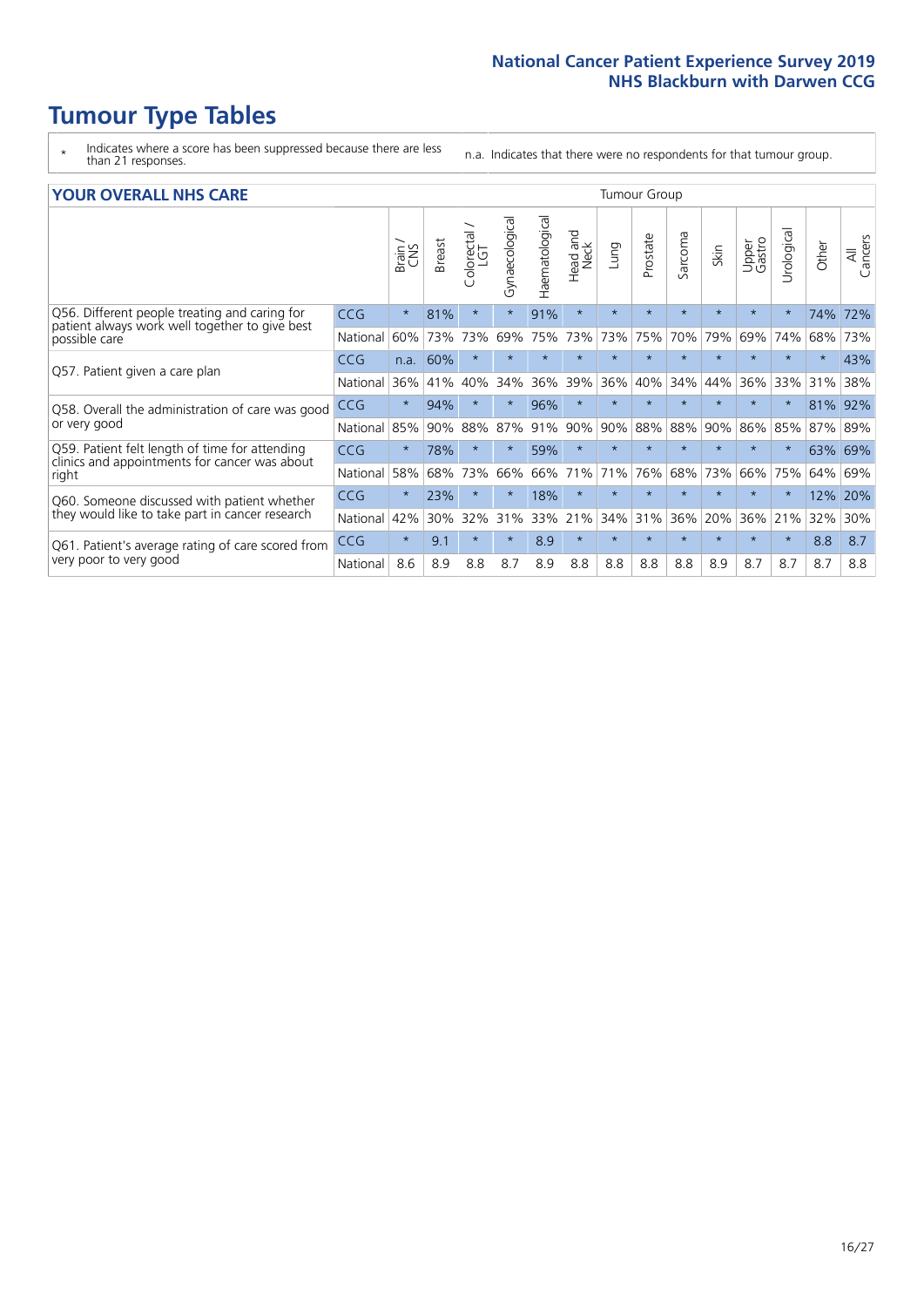### **Year on Year Charts**





#### **DIAGNOSTIC TESTS**





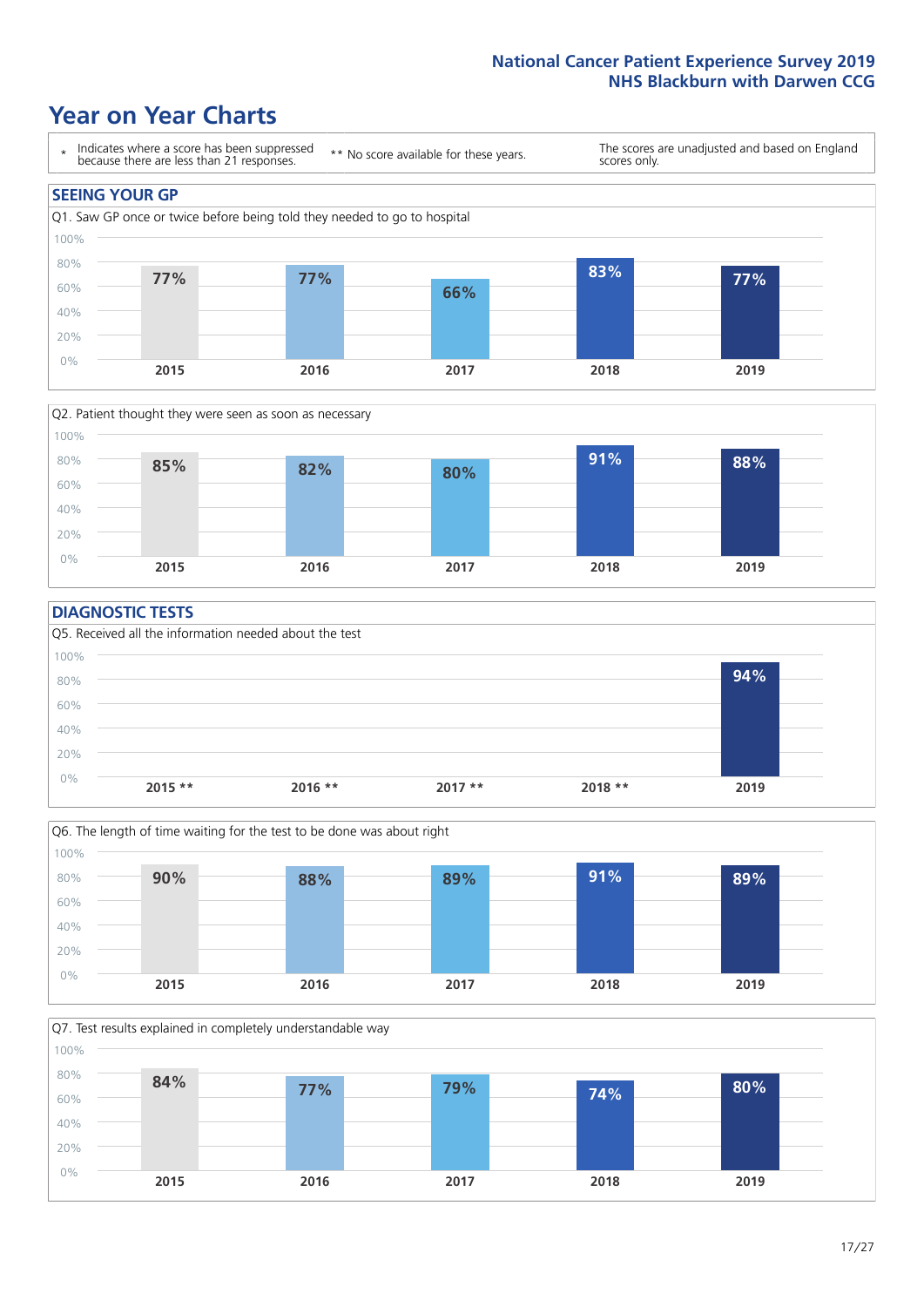## **Year on Year Charts**

0%









**2015 2016 2017 2018 2019**

#### **DECIDING THE BEST TREATMENT FOR YOU** Q14. Patient felt that treatment options were completely explained 20% 40% 60% 80% 100% **84% 81% 77% 86% 77%**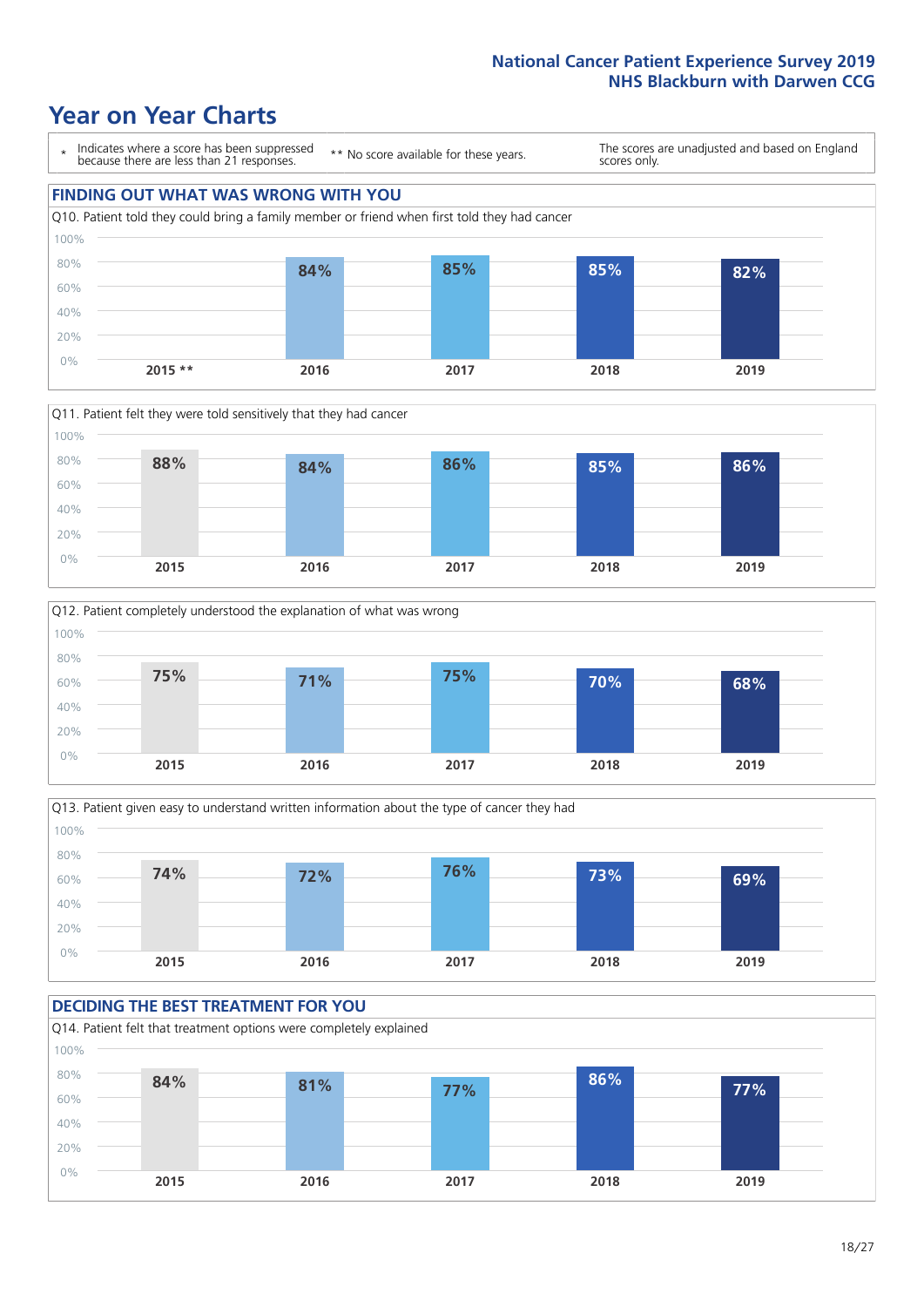### **Year on Year Charts**







Q18. Patient definitely involved as much as they wanted in decisions about care and treatment  $0%$ 20% 40% 60% 80% 100% **2015 \*\* 2016 \*\* 2017 \*\* 2018 \*\* 2019 78%**

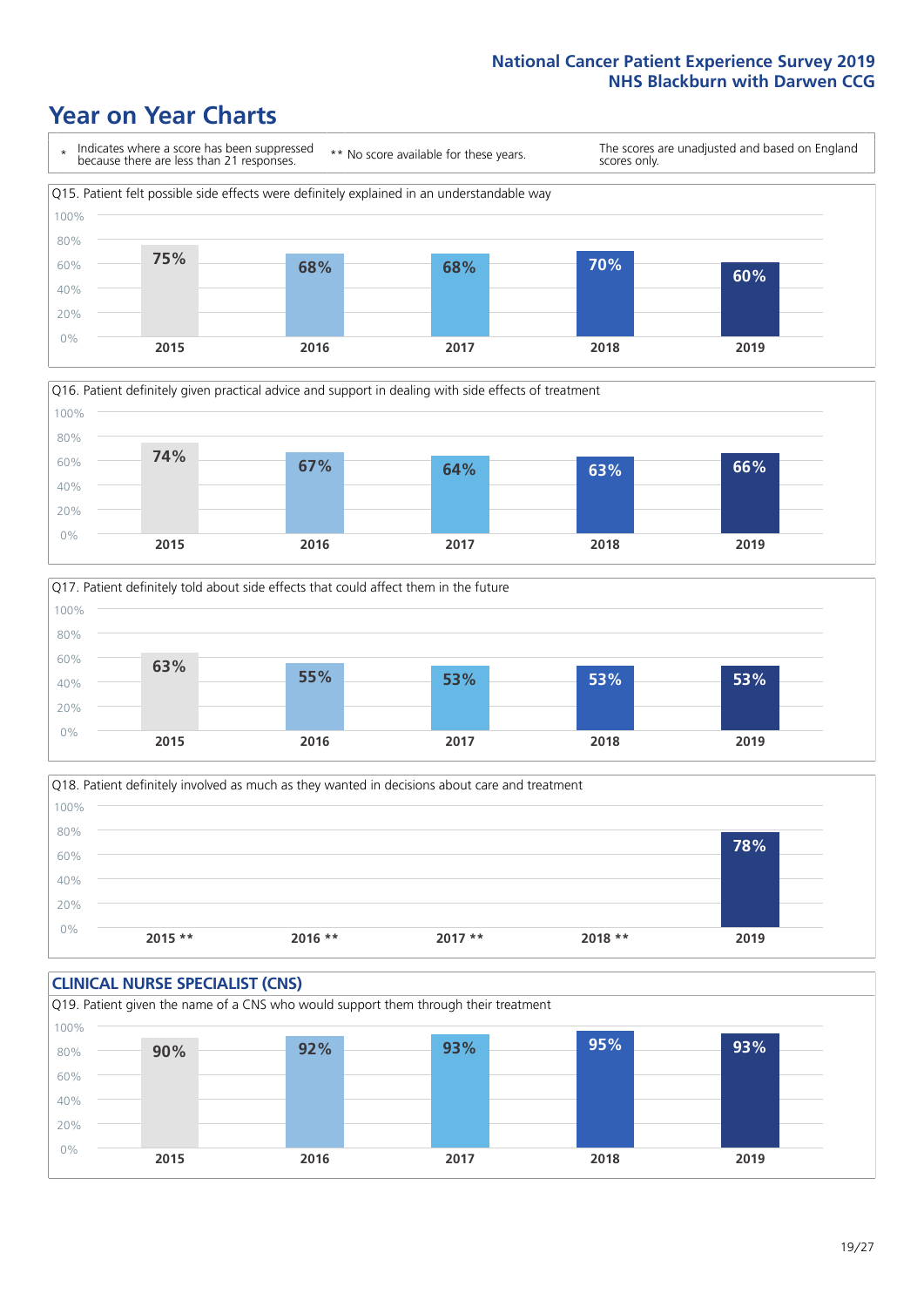### **Year on Year Charts**











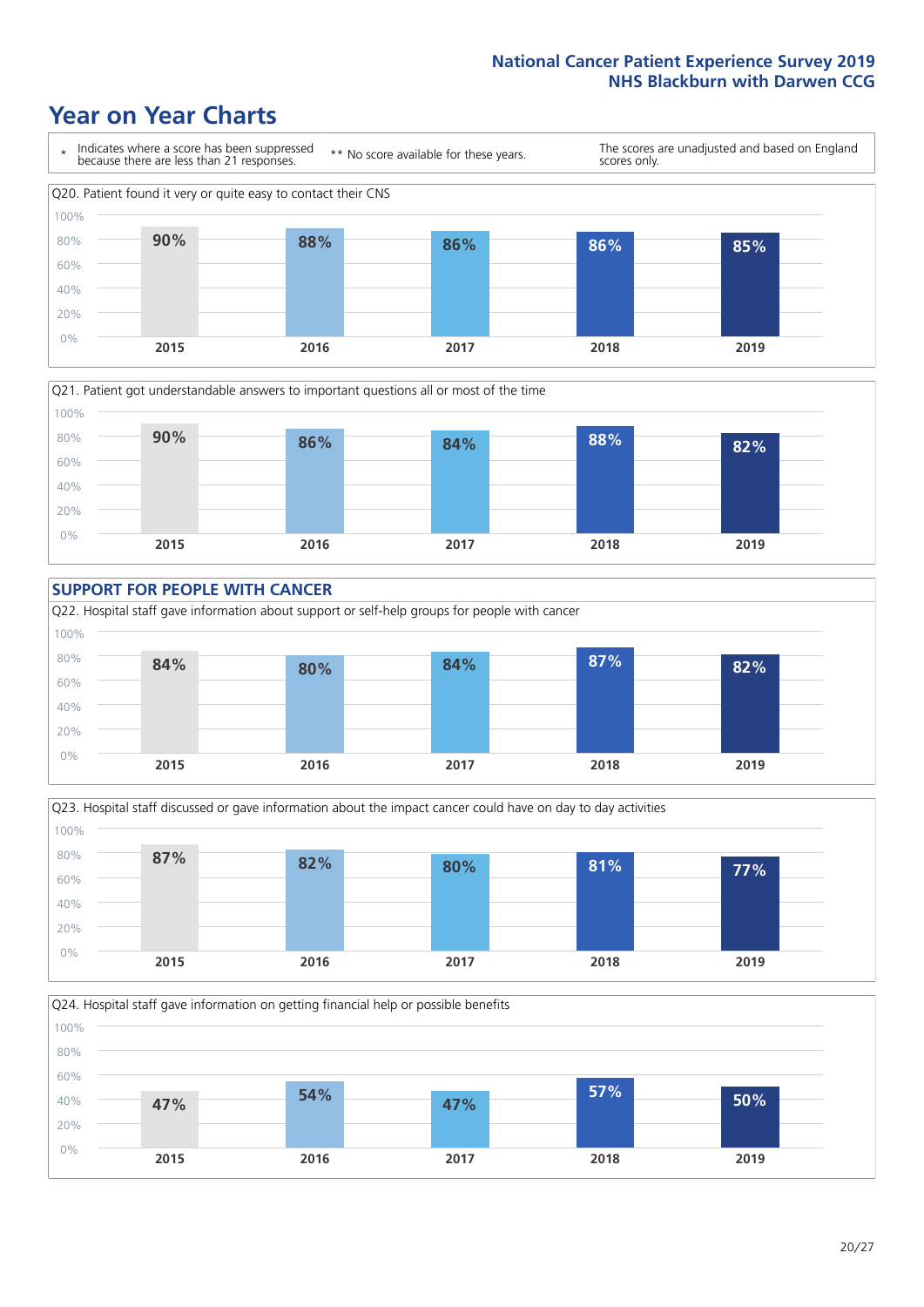### **Year on Year Charts**



#### **OPERATIONS**





#### **HOSPITAL CARE AS AN INPATIENT** Q30. Hospital staff didn't talk in front of patient as if patient wasn't there 0% 20% 40% 60% 80% 100% **2015 \*\* 2016 \*\* 2017 \*\* 2018 \*\* 2019 79%**

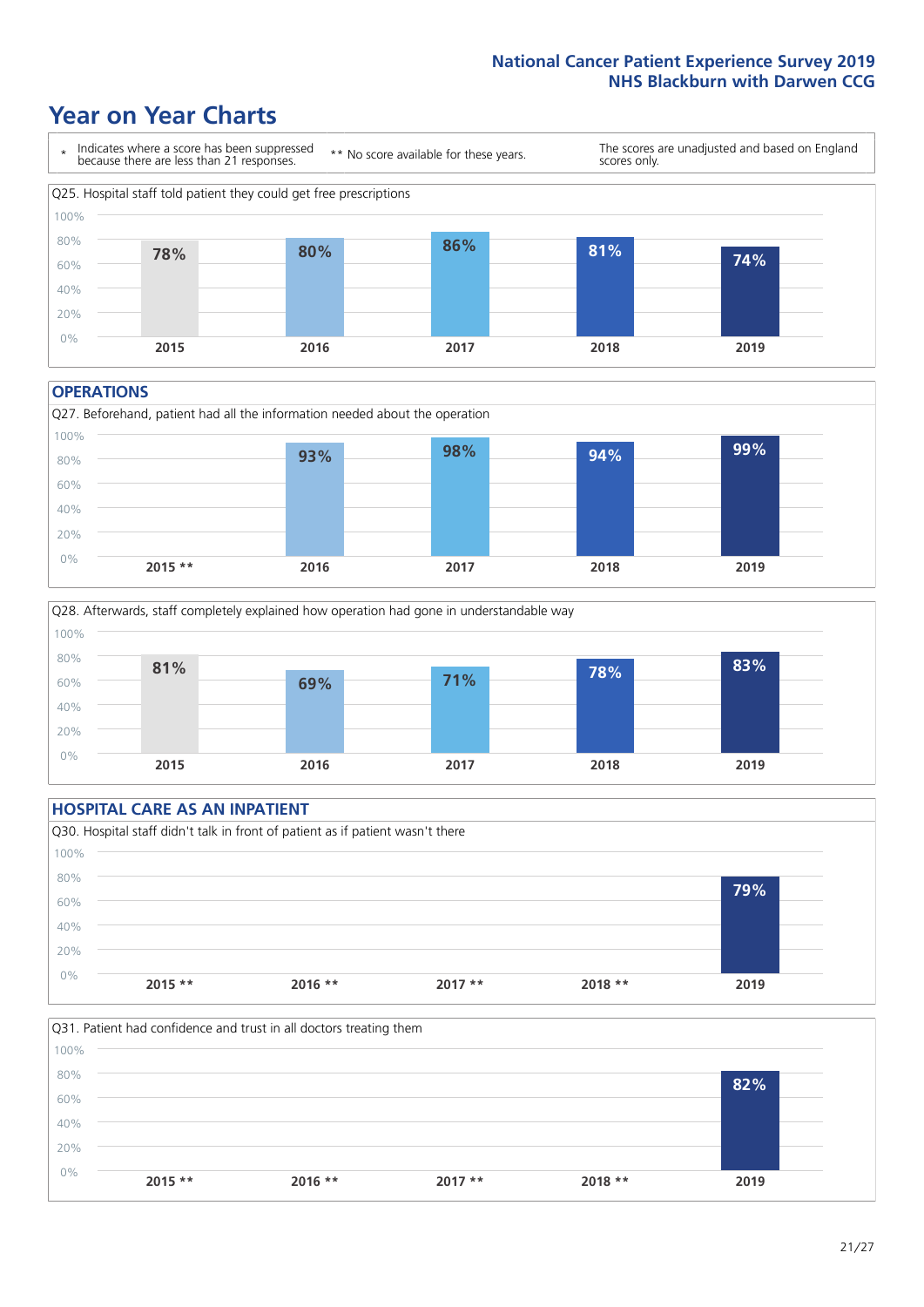### **Year on Year Charts**









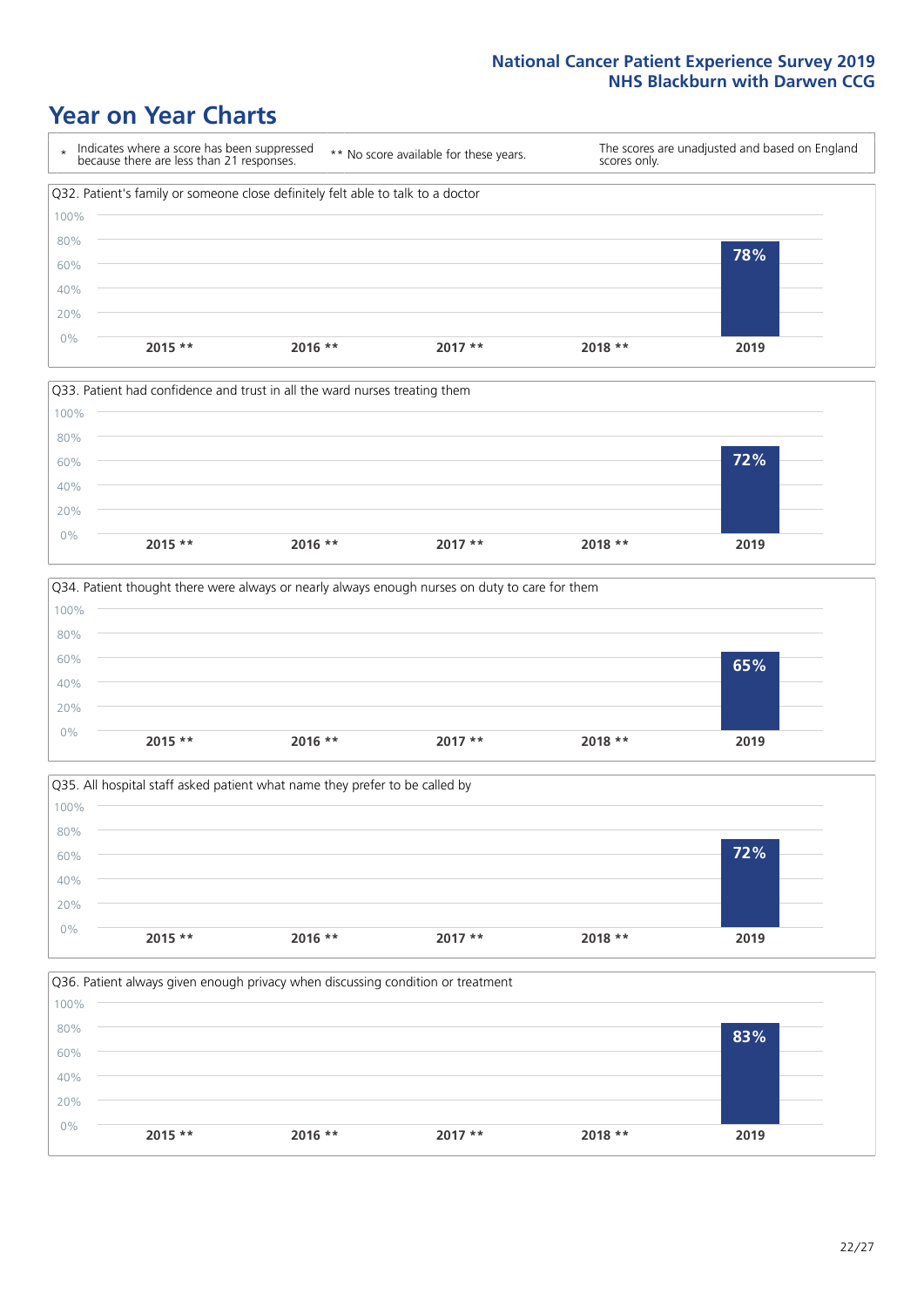### **Year on Year Charts**









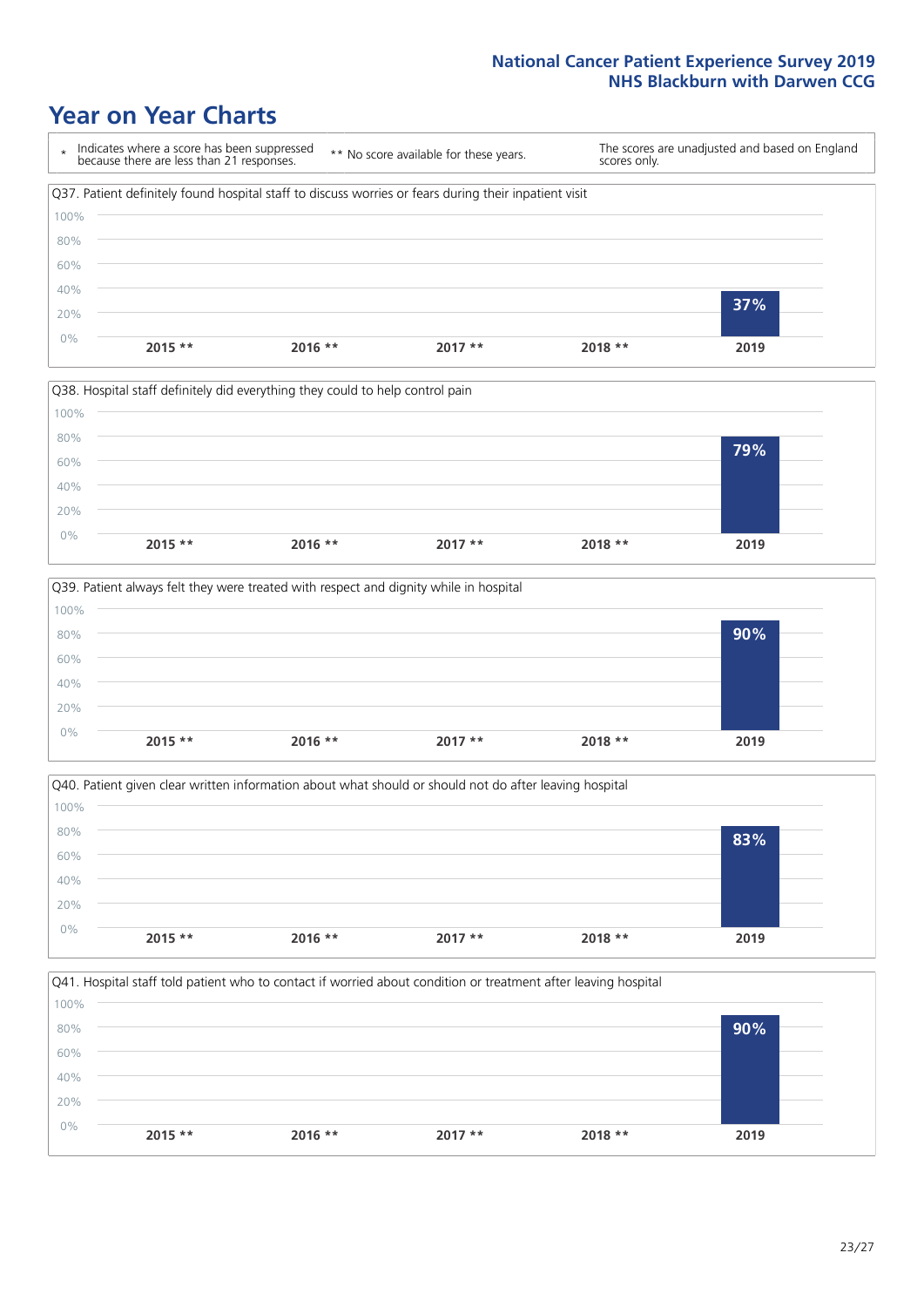### **Year on Year Charts**

\* Indicates where a score has been suppressed because there are less than 21 responses.

\*\* No score available for these years.

The scores are unadjusted and based on England scores only.

#### **HOSPITAL CARE AS A DAY PATIENT / OUTPATIENT**









Q49. Beforehand patient completely had all information needed about chemotherapy treatment

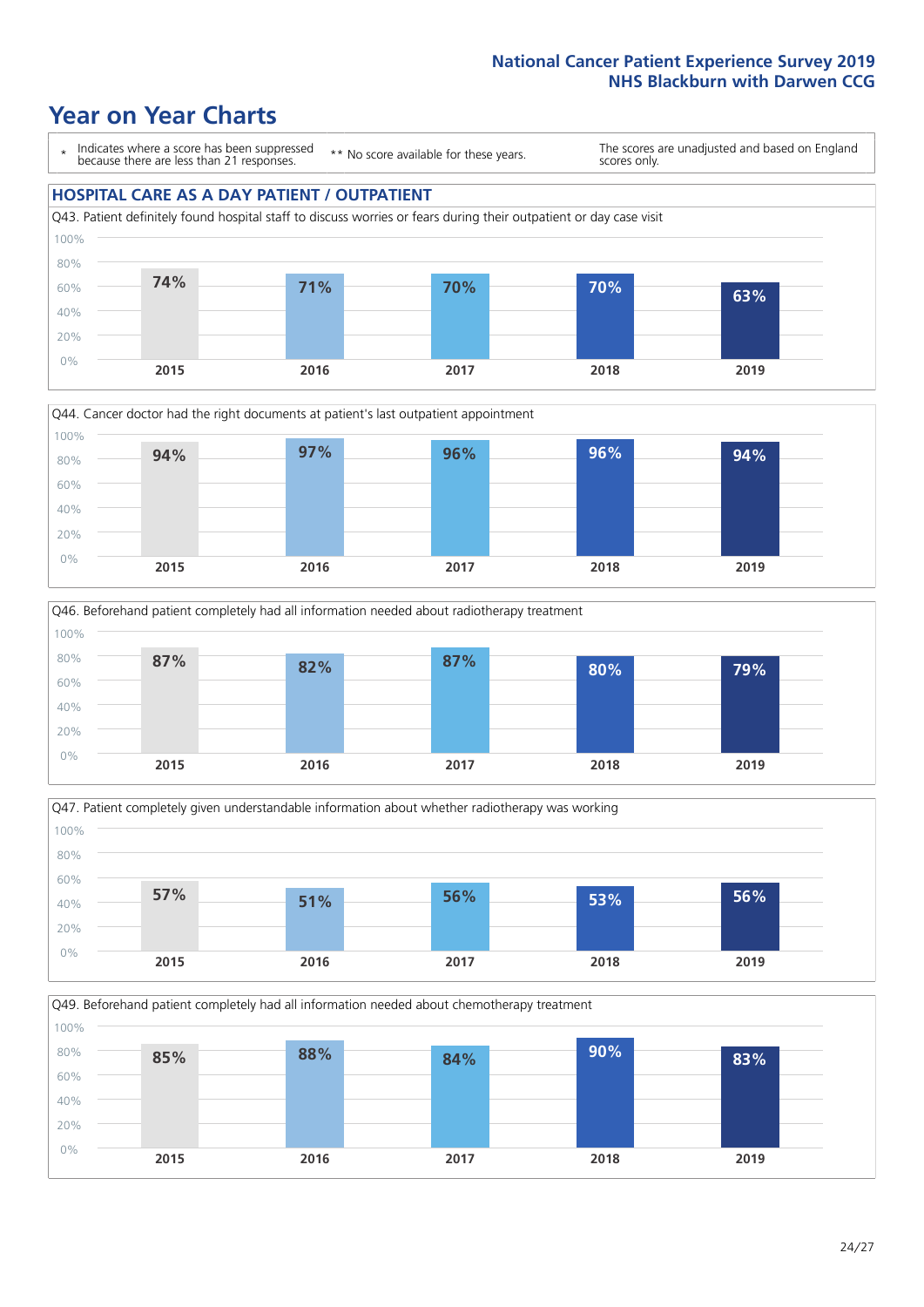## **Year on Year Charts**



#### **HOME CARE AND SUPPORT**







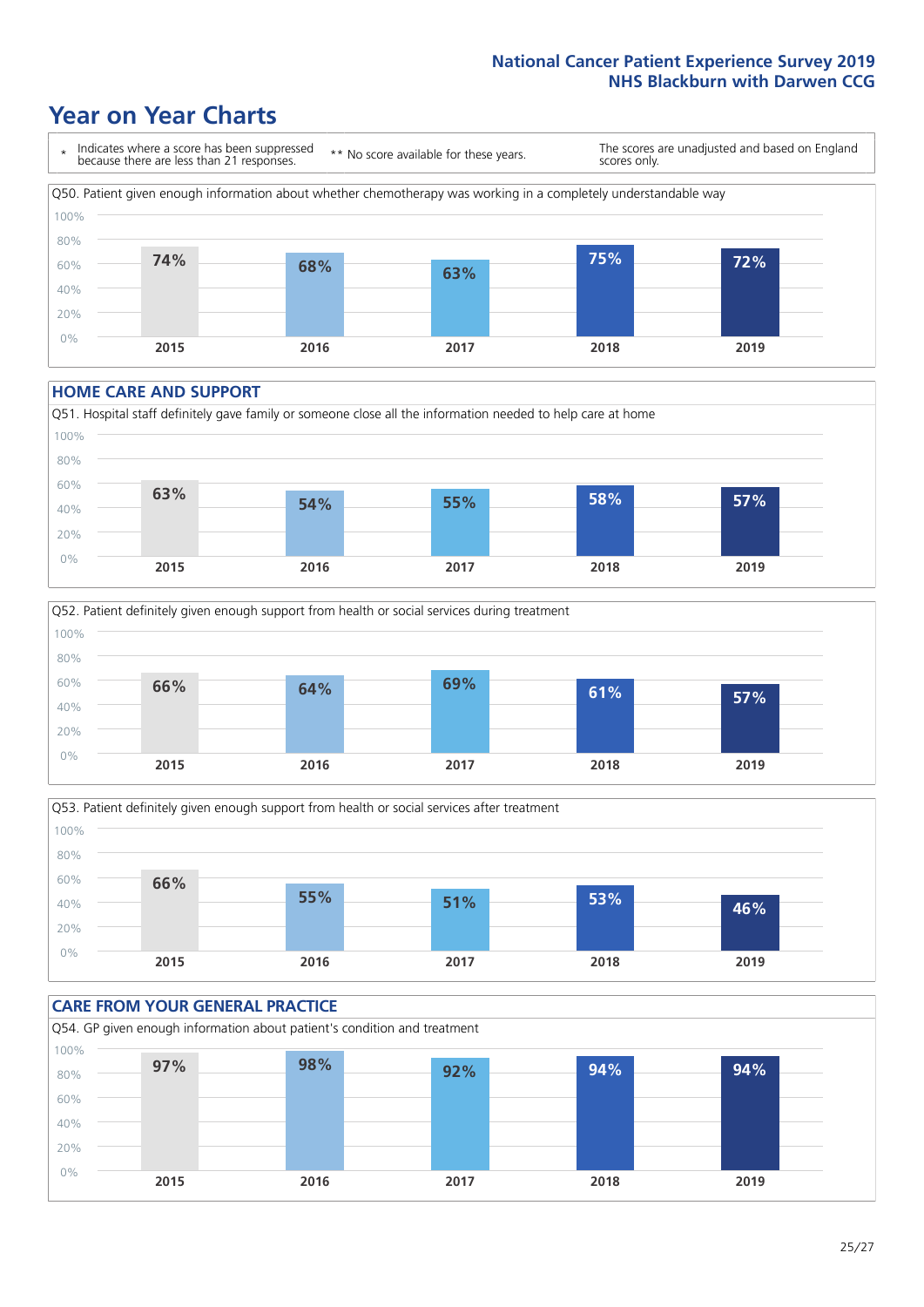## **Year on Year Charts**

\* Indicates where a score has been suppressed because there are less than 21 responses. \*\* No score available for these years. The scores are unadjusted and based on England scores only. Q55. General practice staff definitely did everything they could to support patient during treatment 0% 20% 40% 60% 80% 100% **2015 2016 2017 2018 2019 72% 69% 55% 61% 57%**

#### **YOUR OVERALL NHS CARE**







Q59. Patient felt length of time for attending clinics and appointments for cancer was about right